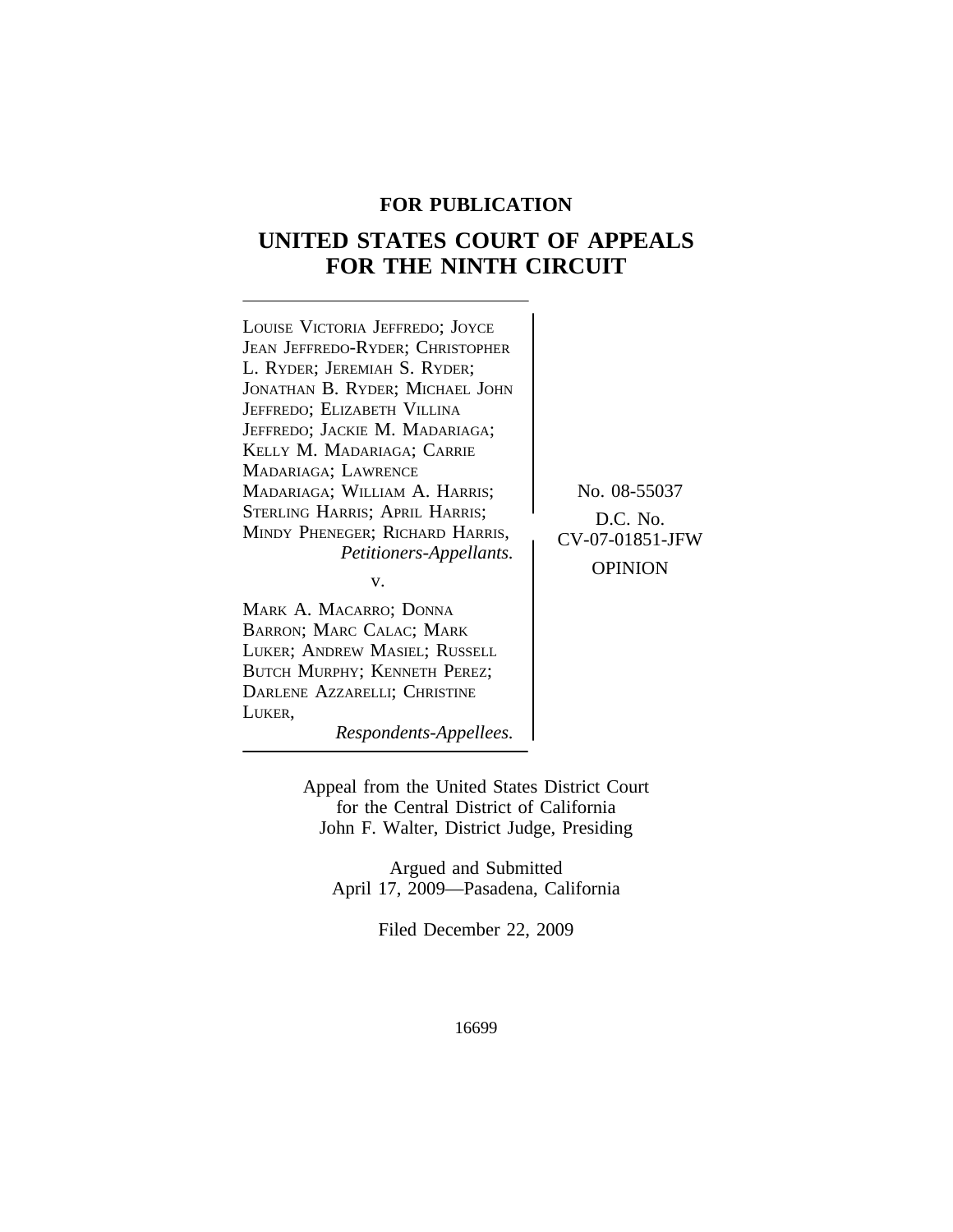Before: Johnnie B. Rawlinson and N. Randy Smith, Circuit Judges, and Claudia Wilken,\* District Judge.

> Opinion by Judge N.R. Smith; Dissent by Judge Wilken

<sup>\*</sup>The Honorable Claudia Wilken, United States District Judge for the Northern District of California, sitting by designation.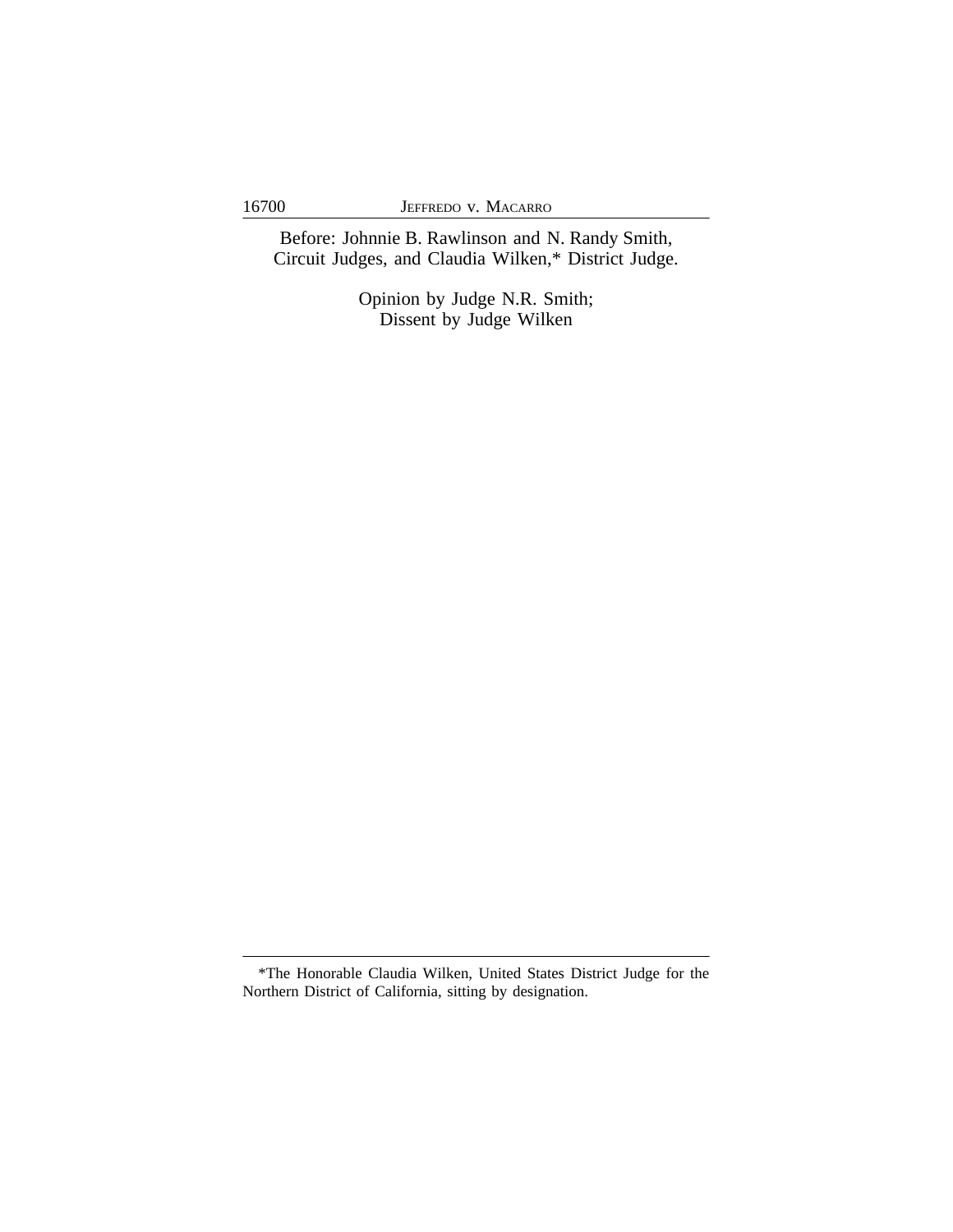## **COUNSEL**

Paul Harris and Patrick Romero Guillory, Dolores Park Law Offices, San Francisco, California, for the petitionersappellants.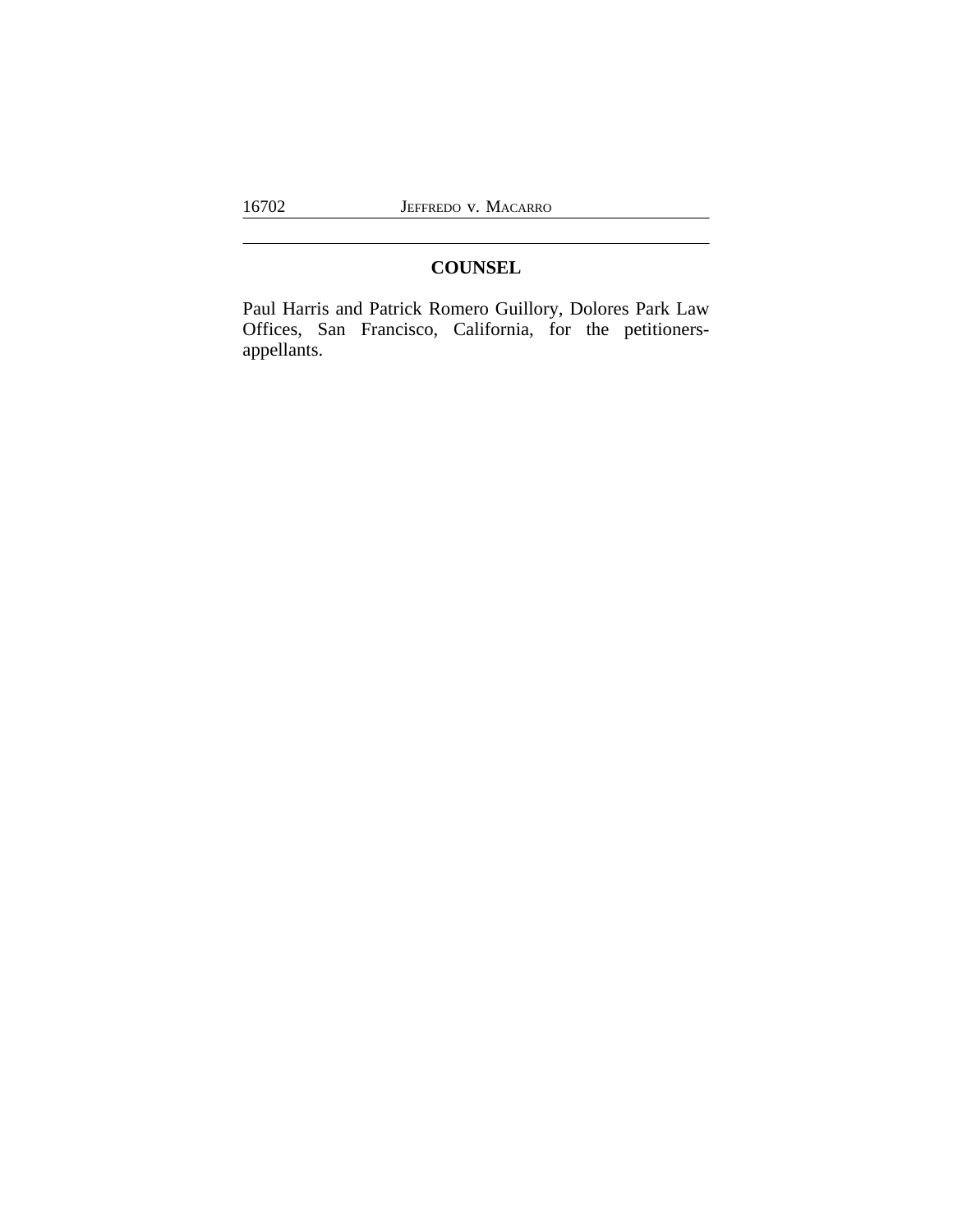|  |  | Jeffredo v. Macarro |
|--|--|---------------------|
|--|--|---------------------|

Frank Lawrence, Holland and Knight, Los Angeles, California, and John Schumacher, Law Office of John Schumacher, LLC, Riverton, Wyoming, for the respondents-appellees.

#### **OPINION**

N.R. SMITH, Circuit Judge:

The Pechanga Band of the Luiseño Mission Indians ("Pechanga Tribe") disenrolled a number of its members ("Appellants") for failing to prove their lineal descent as members of the Tribe. Federal courts generally lack jurisdiction to consider any appeal from the decision of an Indian tribe to disenroll one of its members. *See Santa Clara Pueblo v. Martinez*, 436 U.S. 49, 72 n.32 (1978). Appellants, therefore, brought this petition for habeas corpus under 25 U.S.C. § 1303 of the Indian Civil Rights Act ("ICRA"), claiming their disenrollment by members of the Pechanga Tribal Council ("Appellees") was tantamount to an unlawful detention. Despite the novelty of this approach, we nonetheless lack subject matter jurisdiction to consider this claim, because Appellants were not detained. We hold that Appellants cannot bring their claims under § 1303 of the ICRA and therefore affirm the district court.

#### **I. BACKGROUND**

The Pechanga Tribe is a federally-recognized Indian tribe. 72 Fed. Reg. 13648, 13650 (Mar. 22, 2007). The Tribe's ultimate governing authority consists of all of the adult members of the Tribe ("General Membership"). On December 10, 1978, the Pechanga Tribe adopted the Constitution and Bylaws of the Temecula Tribe of Luisenño Mission Indians ("Pechanga Constitution"). Article II of the Pechanga Constitution provides: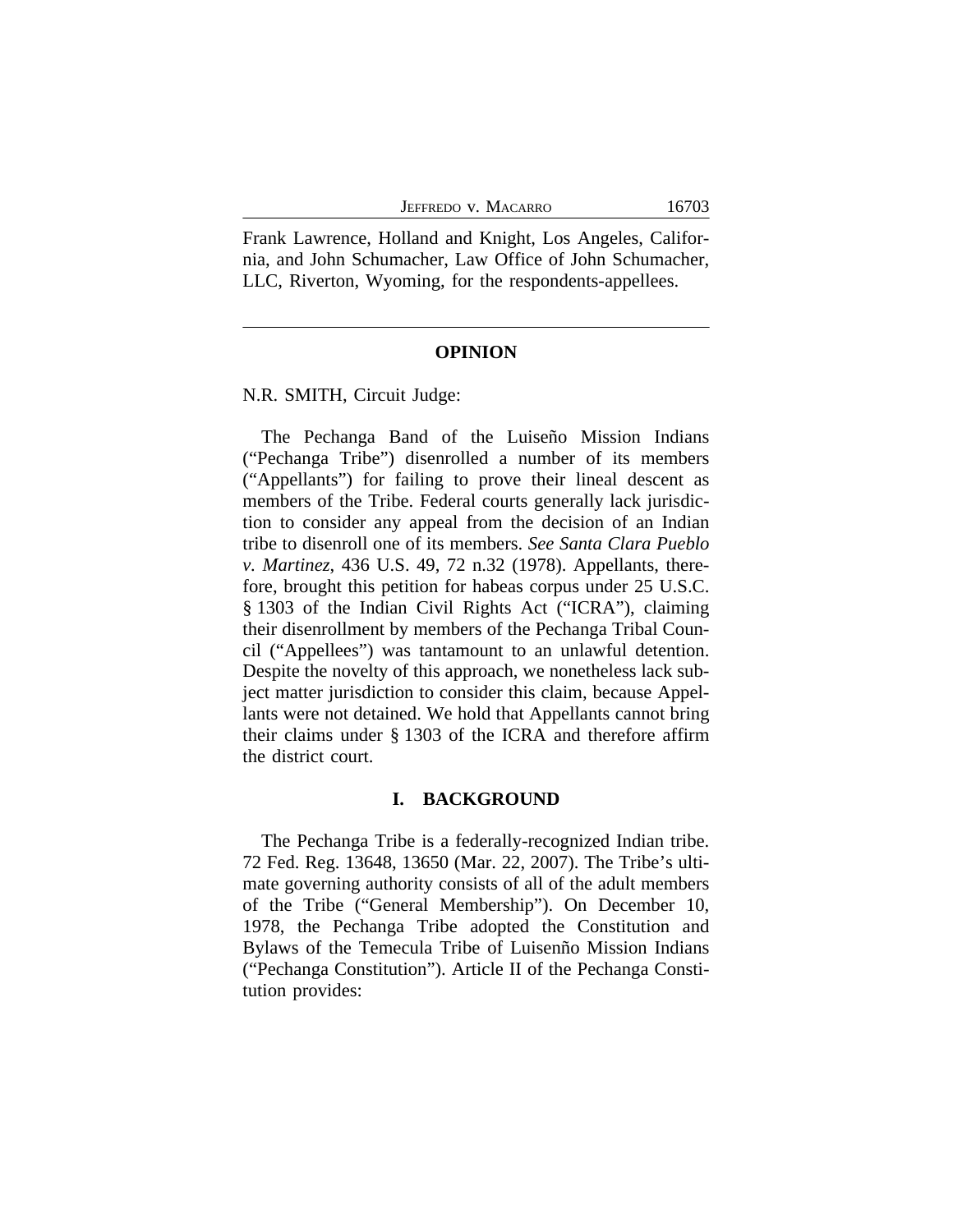Membership is an enrolled member documented in the Band's Official Enrollment Book of 1979.

Qualifications for membership of the Temecula Band of Luiseno Mission Indians Are:

- A. Applicant must show proof of Lineal Descent from original Pechanga Temecula people.
- B. Adopted people, family or Band, and non-indians cannot be enrolled. *Exception*: People who were accepted in the Indian Way prior to 1928 will be accepted.
- C. If you have ever been enrolled or recognized in any other reservation you cannot enroll in Pechanga.

At issue here is subsection A, requiring applicants to "show proof of Lineal Descent from original Pechanga Temecula people." In late 2002 and early 2003, the Enrollment Committee received information from its members alleging that a number of Pechanga Tribe members were not lineal descendants from the original Pechanga Temecula people. Therefore, according to the Pechanga Enrollment Disenrollment Procedure ("Disenrollment Procedures"), the Enrollment Committee was required to investigate the allegations. Allegations surrounded five lines of descent that allegedly did not qualify for membership under the Pechanga Constitution.

According to the Pechanga Disenrollment Procedure, disenrollment is "revoking a person's membership when it is found that they do not meet the requirements set forth on the enrollment application which was approved by the Band." The Disenrollment Procedures were adopted by the Pechanga Tribe (1) to correct mistakes that resulted when tribal mem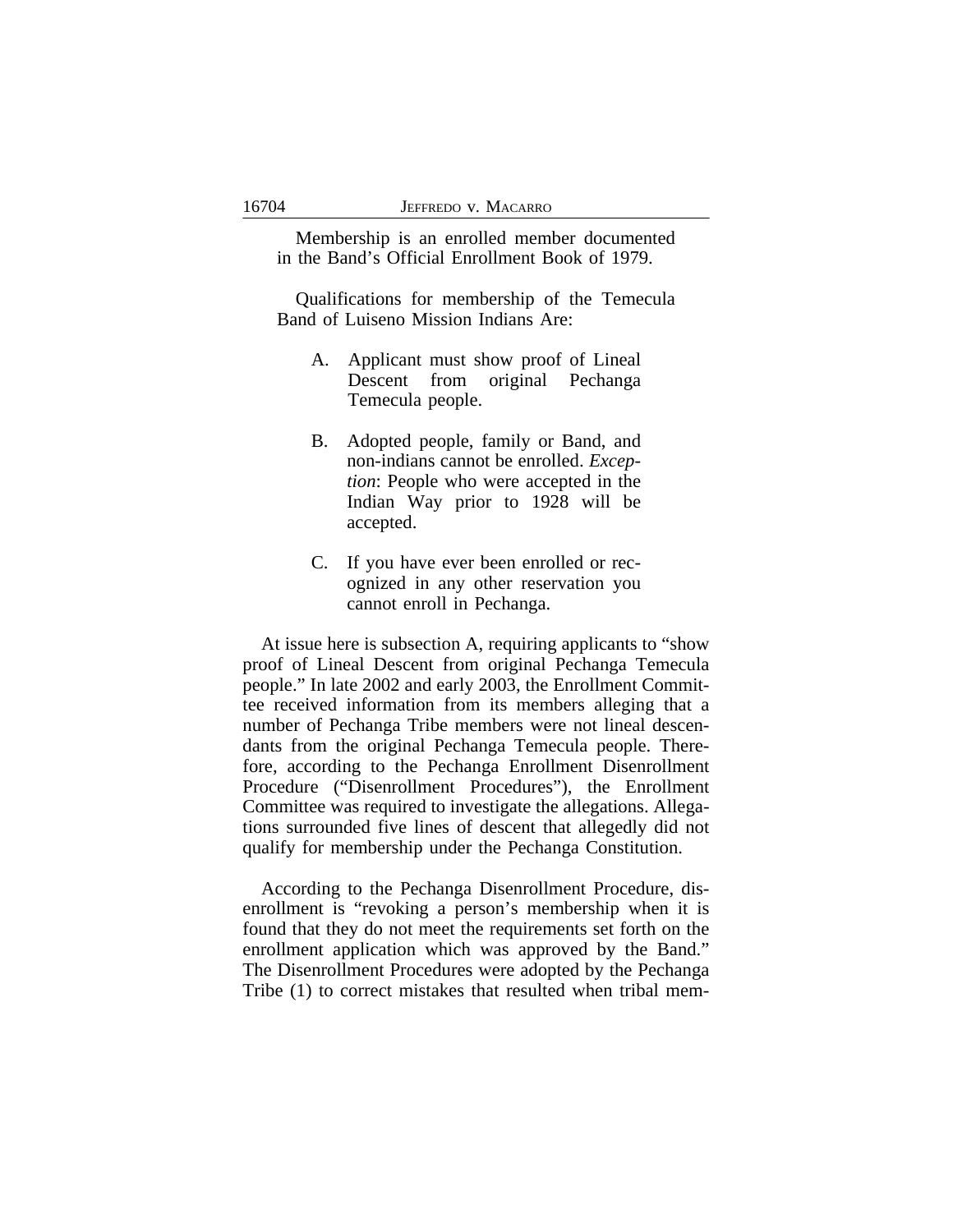JEFFREDO V. MACARRO 16705

bership was mistakenly approved and (2) to provide a process that would allow a fair hearing in the disenrollment procedure. Under the Disenrollment Procedures, the Enrollment Committee initiates a disenrollment process against those individuals allegedly not qualifying for membership in the Tribe. After the initiation of the disenrollment, the Enrollment Committee must provide adequate notice to the individual to be summoned to a meeting with the Enrollment Committee. The notice must (1) state that the Enrollment Committee has questions regarding enrollment; (2) stress the importance of responding to the notice; and (3) request a meeting within thirty days of the response. Unless the person receiving the notice chooses to be automatically disenrolled, he or she must respond. Once a response has been filed, the Enrollment Committee has thirty days to set up a meeting. At that meeting, the Enrollment Committee must show specific evidence that would prove that the documentation provided for enrollment does not provide evidence of lineal descent. If the Enrollment Committee provides such evidence, the individual then is allowed another thirty days to provide additional information to prove her or his lineal descent. If the individual provides further evidence that satisfies the Enrollment Committee as to his lineal descent, the process is terminated and the individual keeps his or her membership status. If the Enrollment Committee is not satisfied by the further evidence, the individual will be disenrolled and the Tribal Council is notified of the disenrollment.

If the Enrollment Committee fails to follow these steps or is negligent in any way, the individual can appeal to the Tribal Council for a fair hearing. At the hearing, the Tribal Council only reviews the documentation that the Enrollment Committee reviewed. The individual is not entitled to legal representation at the hearing. If the Tribal Council finds there was an error, the Enrollment Committee reevaluates the case. If the appeal is successful, membership will be reinstated.

Disenrollment does not mean that a person is banished from the Pechanga Reservation. The Pechanga Tribe instead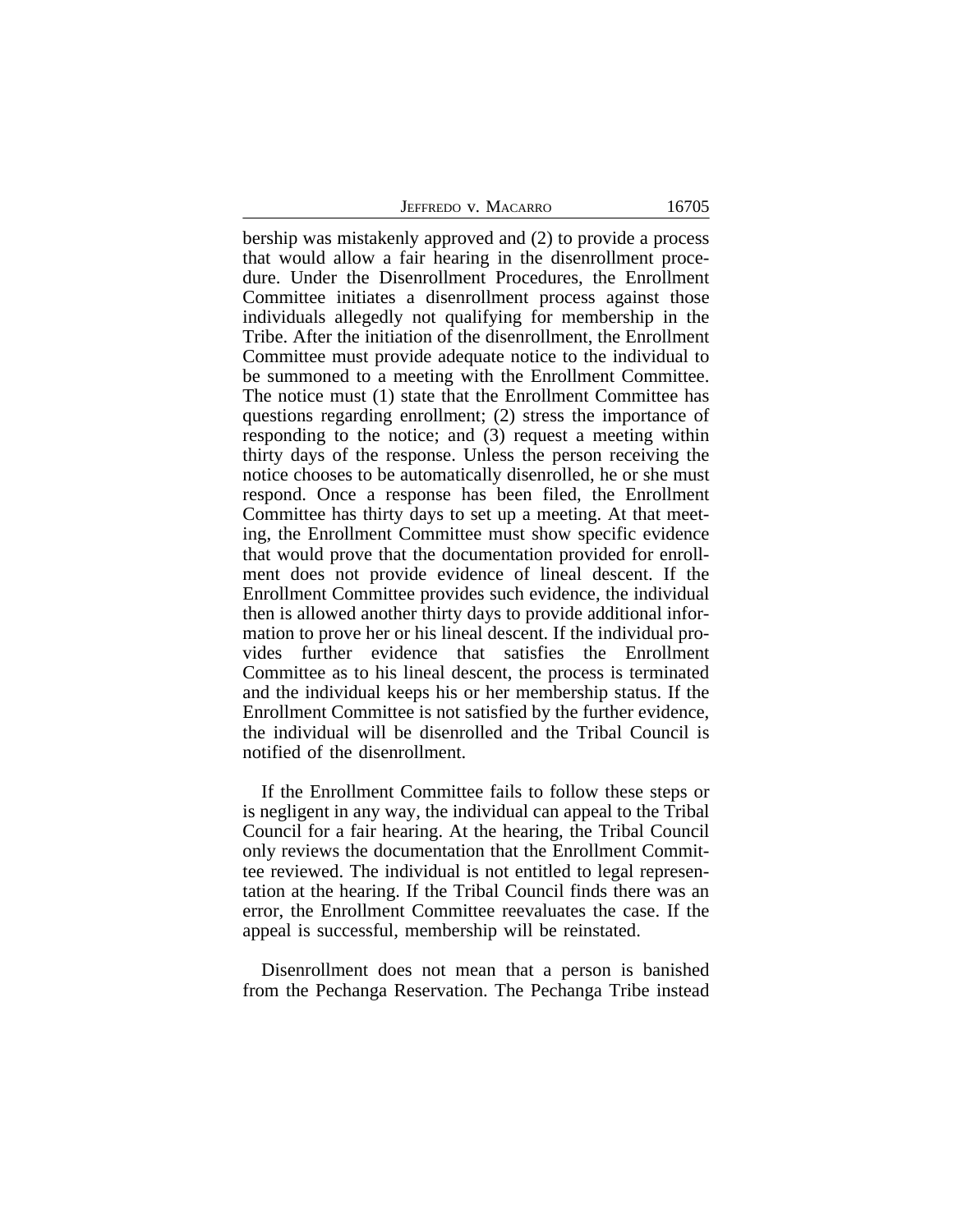has specific procedures for exclusion and eviction. These requirements are set forth in the "Exclusion and Eviction Regulations." Under these regulations, the Pechanga Tribe may exclude and or evict someone from the reservation for: "(1) [v]iolating tribal laws and ordinances; (2) [c]reating conditions which pose a threat to the public health, safety and welfare; (3) [e]ngaging in criminal activities on the Pechanga Reservation, by finding of the Tribal Council, or being convicted of one or more felony crimes; (4) [b]eing declared a public nuisance by the Tribal Council; [or] (5) [c]reating a breach of peace, including but not limited to public drunkenness." The Exclusion and Eviction Regulations dictate the procedure to evict and or exclude and the opportunity to appeal such exclusion.

In early 2003, the Enrollment Committee began addressing the allegations regarding the lineal descent of certain members. On March 7, 2003, the Tribal Council issued a Notice and Order regarding pending disenrollment matters. The Notice and Order mandated that the Enrollment Committee: (1) "use a fair and impartial decision by a majority of the committee to review a file;" (2) follow Robert's Rules of Order; and (3) allow adequate time for presentation of evidence as required under the Disenrollment Procedures.

Sometime before March 7, 2003, the Enrollment Committee determined that the first three lines of descent met the membership criteria. Then it turned its attention to those members who claimed a lineal descent through Paulina Hunter. On May 3, 2005, after a proper vote, the Enrollment Committee summoned Appellants and notified them that the Enrollment Committee believed there were grounds to initiate the disenrollment process. The summonses (1) notified Appellants that the disenrollment procedures had been initiated, (2) requested additional information concerning Appellants' family history, and (3) notified Appellants that they were required to set up an Initial Meeting with the Enrollment Committee.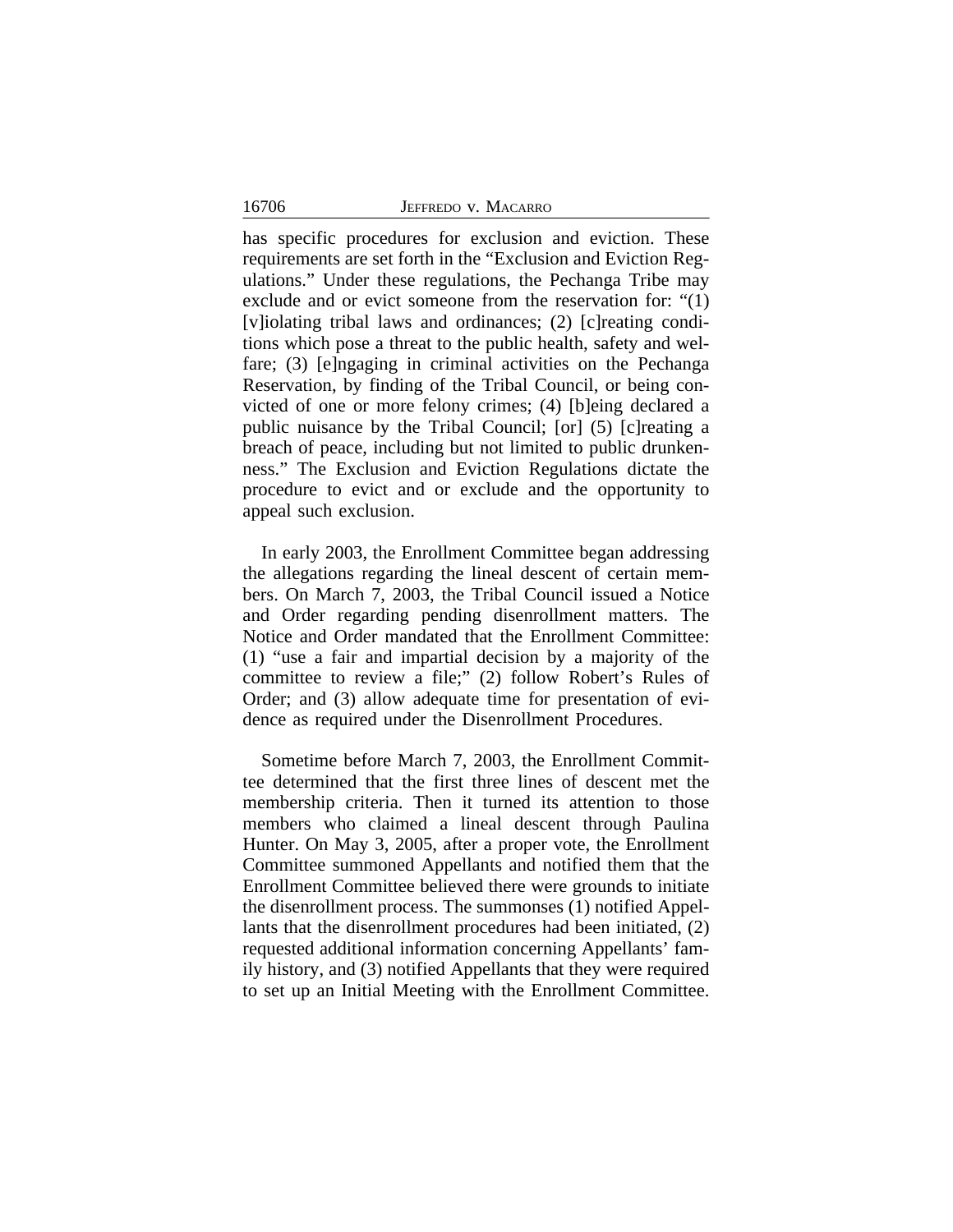Meetings were held with Appellants in June of 2005. The Enrollment Committee provided Appellants with a copy of all factual records in its possession. The Enrollment Committee then stated its concerns about each Appellant's claim of lineal descent. Appellants were also notified that they had thirty days to submit information supporting their claim of lineal descent. The Enrollment Committee emphasized that Appellants' enrollment would be measured by the Pechanga Constitution's requirements. The Enrollment Committee advised each Appellant that no decision would be made until it received all additional information.

On March 16, 2006, the Enrollment Committee (after review of the full record) disenrolled Appellants for failure to prove lineal descent from an original Pechanga Temecula person. Appellants exercised their right to appeal to the Tribal Council. The Tribal Council held hearings on July 21, 2006. The Tribal Council affirmed the Enrollment Committee, "finding: (1) there was no evidence of unfair or partial treatment of Appellants by the Enrollment Committee; (2) there was no evidence of negligence in the handling of Appellants' case by the Enrollment Committee; and (3) there was insufficient proof that the Enrollment Committee violated the disenrollment procedures."

Appellants then filed a petition for writ of habeas corpus in the Central District of California. Appellants moved for summary judgment. Appellees filed a Motion to Dismiss pursuant to Rule 12(b)(1) of the Federal Rules of Civil Procedure, claiming that the district court lacked subject matter jurisdiction. The district court granted the Motion to Dismiss. Appellants appealed the district court decision here.

### **II. DISCUSSION**

We review *de novo* dismissals for lack of subject matter jurisdiction under Rule 12(b)(1). *Carson Harbor Village, Ltd. v. City of Carson*, 353 F.3d 824, 826 (9th Cir. 2004). We also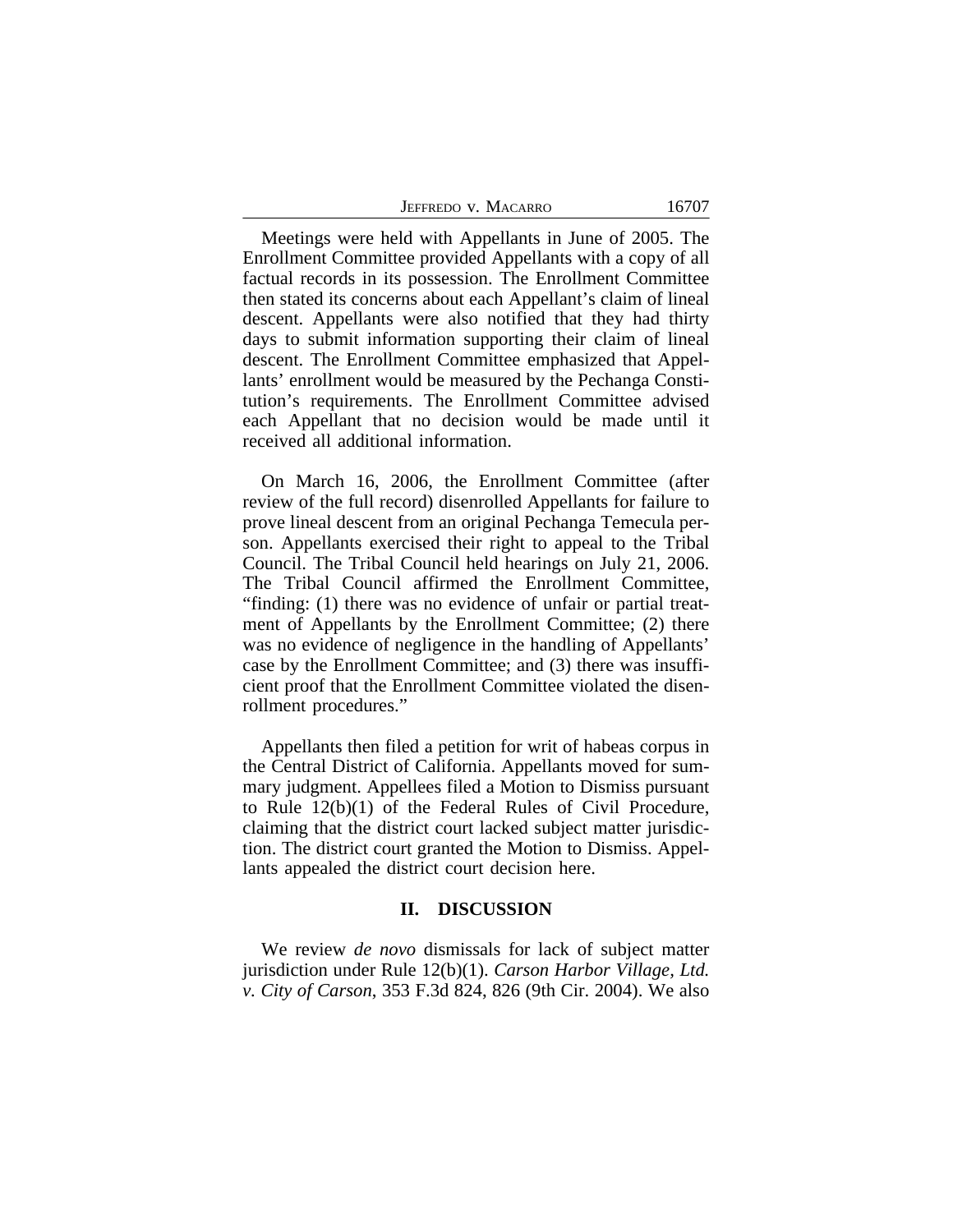| 16708<br>JEFFREDO V. MACARRO |  |
|------------------------------|--|
|                              |  |

review *de novo* a district court's denial of a petition for writ of habeas corpus under the ICRA. *Selam v. Warm Springs Tribal Corr. Facility*, 134 F.3d 948, 951 (9th Cir. 1998).

Ordinarily, federal courts lack jurisdiction to consider an appeal from the decision of an Indian Tribe to disenroll one of its members. "A tribe's right to define its own membership for tribal purposes has long been recognized as central to its existence as an independent political community." *Santa Clara Pueblo*, 436 U.S. at 72 n.32; *Cherokee Intermarriage Cases*, 203 U.S. 76 (1906)). Because of this precedent, Appellants did not directly appeal the Tribe's decision. Instead, they petitioned the court for a writ of habeas corpus under the ICRA to collaterally challenge their disenrollment.

**[1]** Section 1303 of the ICRA provides: "The privilege of the writ of habeas corpus shall be available to any person, in a court of the United States, to test the legality of his detention by order of an Indian tribe." 25 U.S.C. § 1303. The term "detention" in the statute must be interpreted similarly to the "in custody" requirement in other habeas contexts. *See Moore v. Nelson*, 270 F.3d 789, 791 (9th Cir. 2001) ("There is no reason to conclude that the requirement of 'detention' set forth in the Indian Civil Rights Act § 1303 is any more lenient than the requirement of 'custody' set forth in the other habeas statutes." (citation omitted)). Therefore, an ICRA habeas petition is only proper when the petitioner is in custody. *Id.* at 791 (explaining the custody requirement).

We have also held that a litigant must first exhaust tribal remedies before properly bringing a petition for writ of habeas corpus. *Selam*, 134 F.3d at 953-54 (explaining the exhaustion requirement); *see also* Felix S. Cohen, *Handbook of Federal Indian Law* § 9.09 (2005). Even when a federal court has jurisdiction over a claim, if the claim arises in Indian country, the court is required to "stay its hand" until the party has exhausted all available tribal remedies. Cohen, *Handbook of Federal Indian Law* § 7.04 (citing *Iowa Mut.*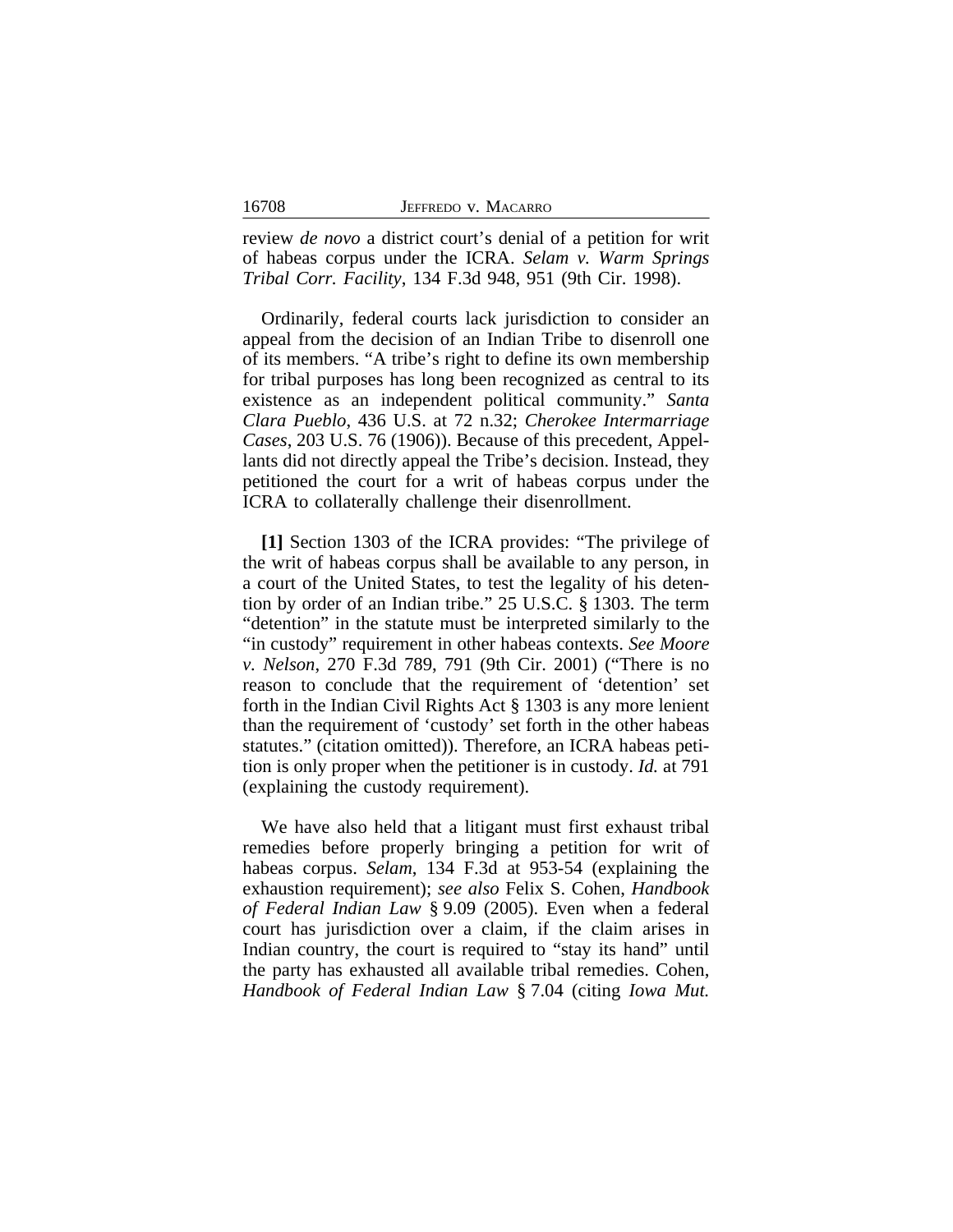JEFFREDO V. MACARRO 16709

*Ins. Co. v. LaPlante*, 480 U.S. 9, 16 (1987); *Nat'l Farmers Union Ins. Cos. v. Crow Tribe*, 471 U.S. 845, 857 (1985)). "The Supreme Court's policy of nurturing tribal selfgovernment strongly discourages federal courts from assuming jurisdiction over unexhausted claims." *Selam*, 134 F.3d at 953. There is authority for relaxing the exhaustion requirement where the party can show that exhaustion would be futile or that tribal courts offer no adequate remedy. *See id.* at 954.

**[2]** Therefore, "all federal courts addressing the issue mandate that two prerequisites be satisfied before they will hear a habeas petition filed under the IRCA: [(1)] The petitioner must be in custody, and  $[(2)]$  the petitioner must first exhaust tribal remedies.". Cohen, *Handbook of Federal Indian Law* § 9.09 & § 9.09 n.280. We therefore have no jurisdiction to hear a petitioner's claim for habeas corpus, unless both of these conditions are met.

Additionally, some courts have further imposed a third requirement; that the tribal proceeding be criminal and not civil.**<sup>1</sup>** *See, e.g.*, *Quair v. Sisco* (*Quair I*), 359 F. Supp. 2d 948, 963 (E.D. Cal. 2004); *Alire v. Jackson*, 65 F. Supp. 2d 1124, 1127 (D. Ore. 1999); *see also* Cohen, *Handbook of Federal Indian Law* § 9.09 & § 9.09 n.280 (noting that while custody and exhaustion are prerequisites before a reviewing court will hear a habeas petition, courts have "struggled" with whether there is also a third requirement that the proceedings be criminal in nature).

**<sup>1</sup>**The dissent focuses on the distinction between civil and criminal actions. However, it should be noted that while this distinction has been mentioned by some courts, the distinction is immaterial unless the first two requirements of custody and exhaustion are met.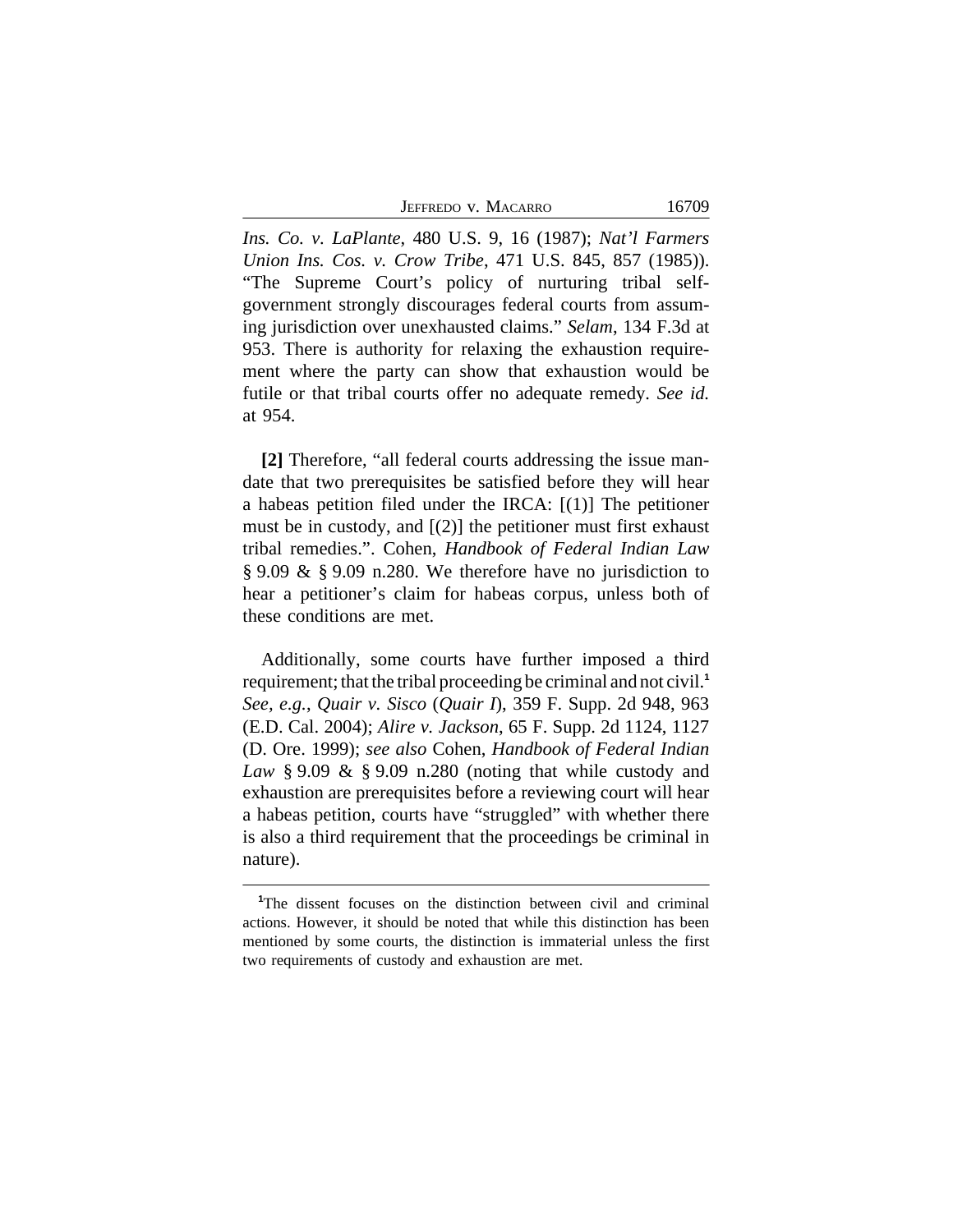### **I. Appellants do not meet the requirements for the court to have jurisdiction under § 1303 of the ICRA.**

### *A. Appellants were not detained/in custody.*

Appellants contend that (1) the actual restraints, (2) the potential restraints, and (3) their lost Pechanga identity all amount to detention under § 1303. We do not agree.

1.

**[3]** Appellants contend that, because they have been denied access to the Senior Citizens' Center, cannot go to the health clinic, and their children can no longer go to tribal school, they have been detained. We disagree. *Jones v. Cunningham* requires that "conditions and restrictions . . . significantly restrain [one's] liberty" in order to invoke § 1303 jurisdiction. 371 U.S. 236, 243 (1963). The Second Circuit has said that "under *Jones* and its progeny, a severe actual or potential restraint on liberty" is necessary for jurisdiction under § 1303. *See Poodry v. Tonawanda Band of Seneca Indians*, 85 F.3d 874, 880 (2d Cir. 1996); *see also Shenandoah v. Halbritter*, 275 F. Supp. 2d 279, 285 (N.D.N.Y. 2003) (quoting *Poodry* for the same proposition). We agree with our colleagues on the Second Circuit and hold that § 1303 does require "a severe actual or potential restraint on liberty." *Poodry*, 85 F.3d at 880.

**[4]** In the case before us, the denial of access to certain facilities does not pose a severe actual or potential restraint on the Appellants' liberty. Appellants have not been banished from the Reservation. Appellants have never been arrested, imprisoned, fined, or otherwise held by the Tribe. Appellants have not been evicted from their homes or suffered destruction of their property. No personal restraint (other than access to these facilities) has been imposed on them as a result of the Tribe's actions. Their movements have not been restricted on the Reservation. Faced with a similar situation, the Second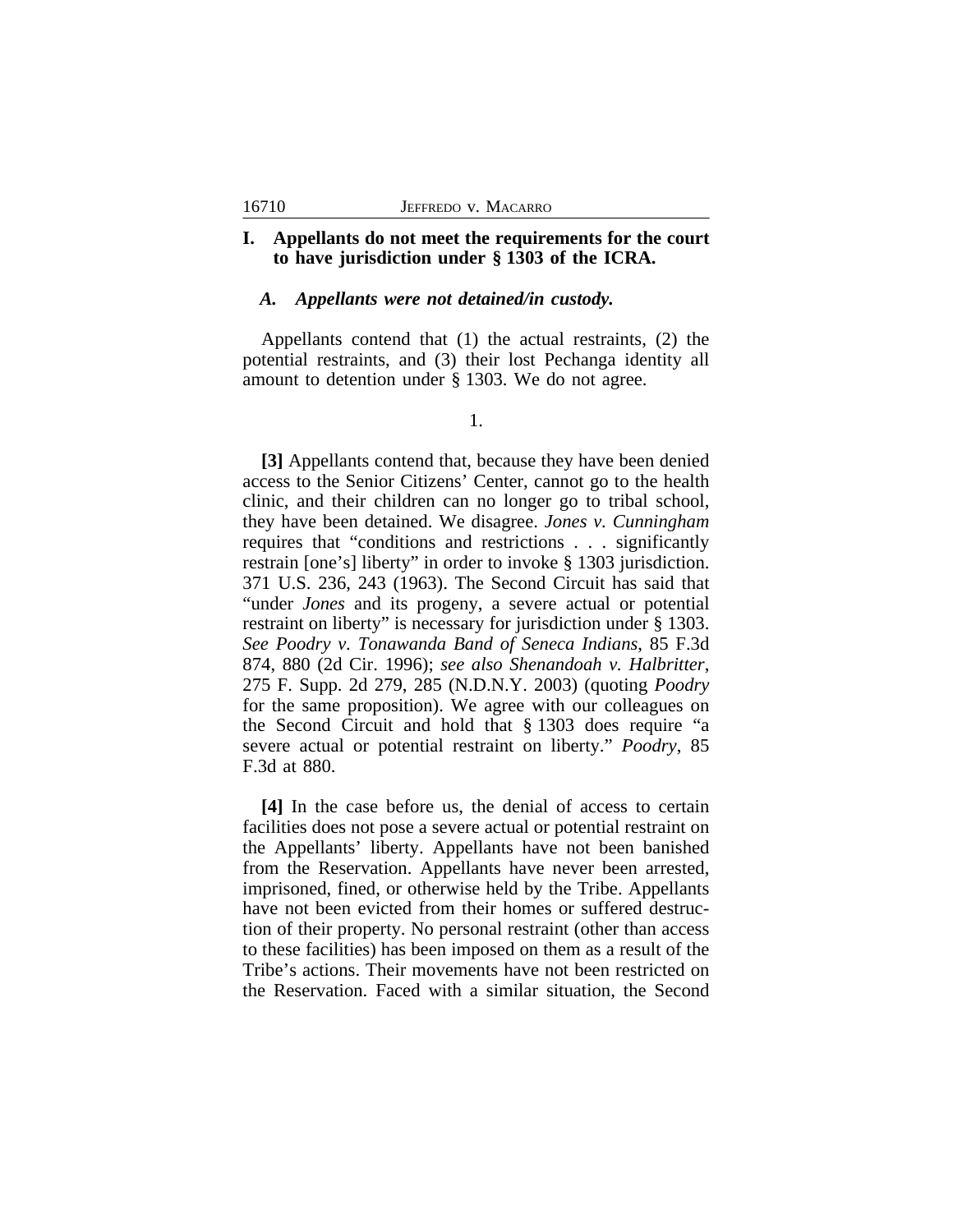JEFFREDO V. MACARRO 16711

Circuit also determined that less severe restraints such as loss of one's "voice" in the community, loss of health insurance, loss of access to tribal health and recreation facilities, loss of quarterly distributions to tribal members, and loss of one's place on the membership roles of the tribe are simply "insufficient to bring plaintiffs within [the] ICRA's habeas provision." *Shenandoah v. U.S. Dept. of Interior*, 159 F.3d 708, 714 (2d Cir. 1998).

**[5]** Appellants contend that the denial of access to these facilities is similar to the restraint found in *Poodry*. This is not *Poodry*. In *Poodry*, the petitioners were convicted of treason, sentenced to permanent banishment, and permanently lost any and all rights afforded to tribal members. *See Poodry*, 85 F.3d at 876, 878. Appellants have not been convicted, sentenced, or permanently banished. We therefore hold that the limitation of Appellants' access to certain tribal facilities does not amount to a "detention."

2.

**[6]** Appellants contend that, as non-members of the tribe, they are "under a continuing threat of banishment/exclusion." No court has held that such a threat is sufficient to satisfy the detention requirement of § 1303.

The custody requirement of the habeas corpus statute is designed to preserve the writ of habeas corpus as a remedy for severe restraints on individual liberty. Since habeas corpus is an extraordinary remedy whose operation is to a large extent uninhibited by traditional rules of finality and federalism, its use has been limited to cases of special urgency, leaving more conventional remedies for cases in which the restraints on liberty are neither severe nor immediate.

*Hensley v. Mun. Court*, 411 U.S. 345, 351 (1973). Applying this principle, we previously held that a threat of confinement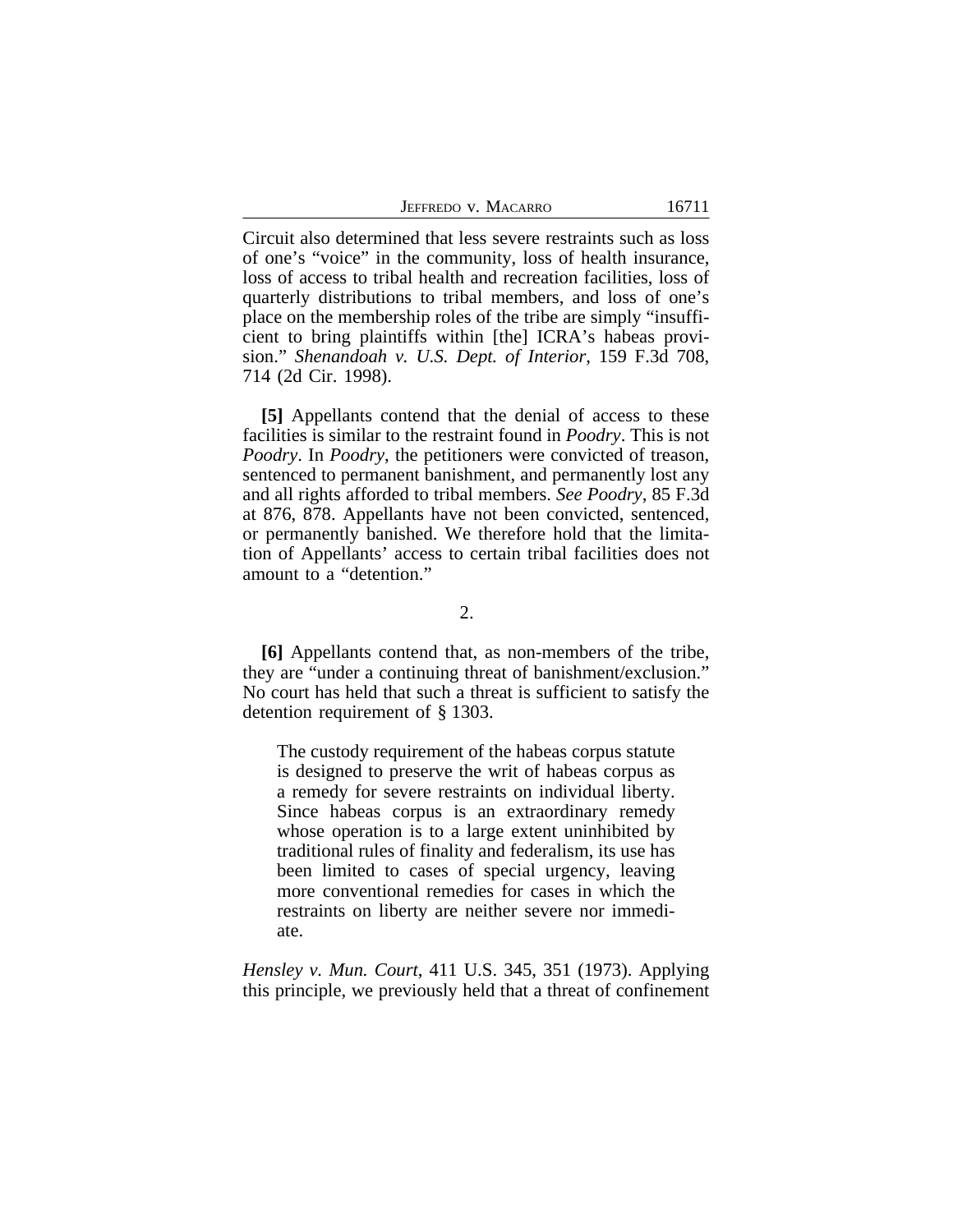|  |  | JEFFREDO V. MACARRO |
|--|--|---------------------|
|--|--|---------------------|

is not severe nor immediate enough to justify the remedy. *Edmunds v. Won Bae Chang*, 509 F.2d 39, 40-41 (9th Cir. 1975) (denying habeas relief under 28 U.S.C. §§ 2241, 2254). In *Edmunds*, the petitioner was subject to a court-imposed fine, which could be enforced by jail time. *Id.* at 41. The court held, however, that until confinement is imminent (like the confinement in *Hensley*) there can be no justification for use of the habeas corpus remedy. *Id.* We see no reason not to analogize to the court's construction of the criminal habeas corpus provisions in *Edmunds*. Therefore, we hold that the potential threat of future eviction is not sufficient to satisfy the detention requirement of § 1303.

**[7]** Appellants argue that, while no such procedures have been commenced to exclude or evict Appellants, there is a potential that they could be excluded. Under the Pechanga Non-Member Reservation Access and Rental Ordinance "[a]ccess to and residency within the Reservation is a privilege which may be granted or denied to an individual upon proper authority of the Pechanga Band." However, the Pechanga Tribe enacted exclusion and eviction regulations that provide a process for eviction in an effort to protect law and order on the reservation and to provide uniform procedures for exclusion and eviction. These provisions apply equally to those who have been disenrolled and those who are current members of the tribe. Appellants admit they have never been subjected to exclusion or eviction proceedings.

3.

**[8]** Appellants lastly contend that disenrollment, stripping them of their Pechanga citizenship, is enough of a significant restraint on their liberty to constitute a detention. While we have the most sympathy for this argument, we find no precedent for the proposition that disenrollment alone is sufficient to be considered detention under § 1303. While "Congress' authority over Indian matters is extraordinarily broad . . . the role of courts in adjusting relations between and among tribes

16712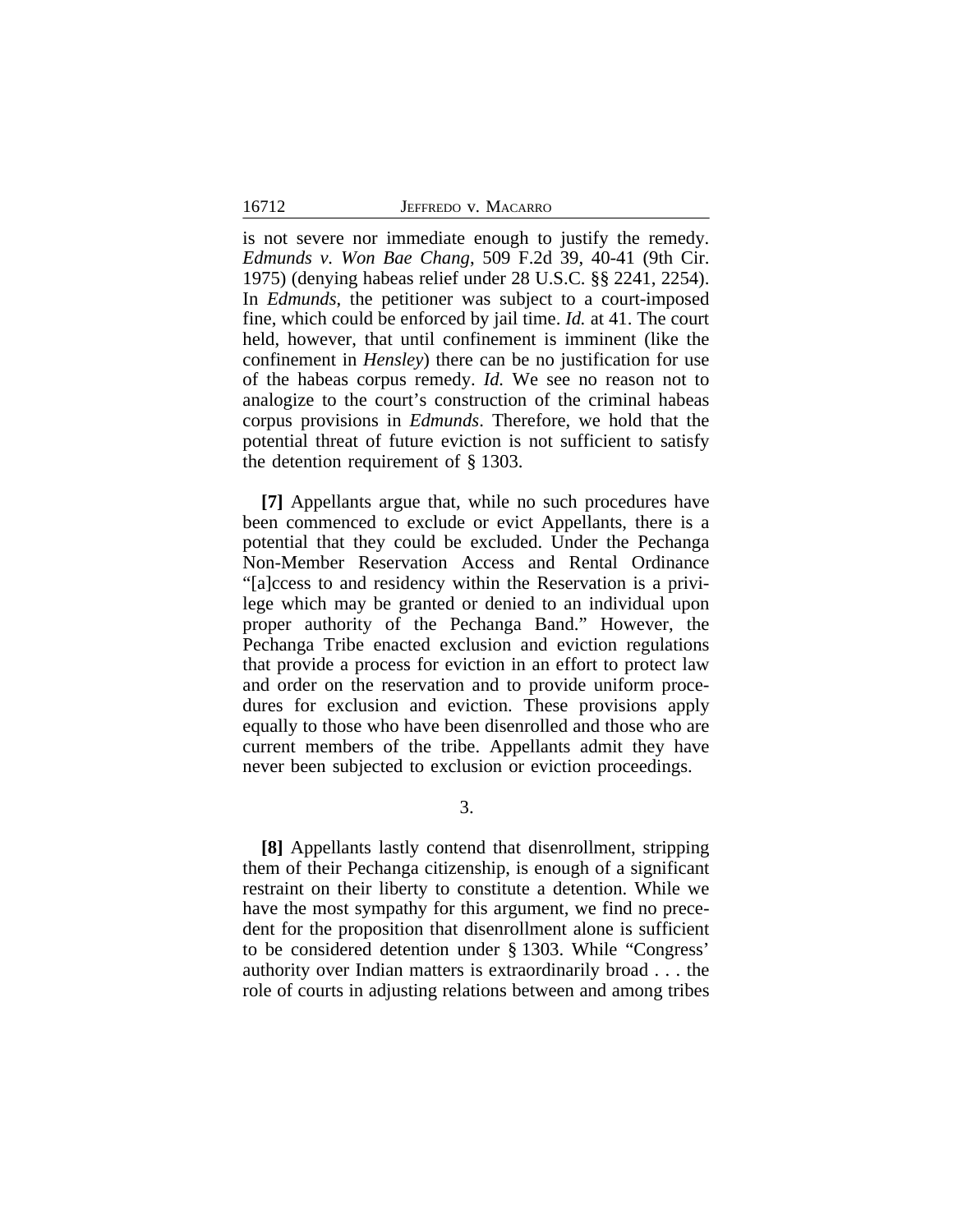JEFFREDO V. MACARRO 16713

and their members [is] correspondingly restrained." *Santa Clara Pueblo*, 436 U.S. at 71. Further, "[a] tribe's right to define its own membership for tribal purposes has long been recognized as central to its existence as an independent political community." *Id.* at 71 n.32 (citing *Roff v. Burney*, 168 U.S. 218 (1897); *Cherokee Intermarriage Cases*, 203 U.S. 76). Thus (while Congress may have authority in these matters) in the complete absence of precedent, we cannot involve the courts in these disputes.

**[9]** This court is without jurisdiction to review direct appeals of tribal decisions regarding disenrollment of members. *See, e.g., Santa Clara Pueblo*, 436 U.S. at 72 n.32. We cannot circumvent our lack of jurisdiction over these matters by expanding the scope of the writ of habeas corpus to cover the exact same subject matter. At its heart, this case is a challenge to disenrollment of certain members by the tribe. It is precisely because we lack jurisdiction to hear such claims, however, that Appellants brought this case under habeas corpus law. We find (and the parties direct us to) nothing in the legislative history of § 1303 that suggests the provision should be interpreted to cover disenrollment proceedings. Because nothing in the legislative history suggests otherwise and because binding precedent precludes review of disenrollment proceedings, we cannot accept Appellants' invitation to expand habeas corpus here.

**[10]** Appellants contend that their disenrollment is analogous to denaturalization. We disagree. Appellants cite *Trop v. Dulles*, 356 U.S. 86 (1958), to support this proposition. The court in *Trop* was confronted with the constitutionality of a statute that revoked United States citizenship for desertion during wartime even if the desertion was unrelated to any actions on behalf of a foreign government. *Id.* at 87-88. *Trop* is inapposite to this case. In *Trop* the statute left the defendant stateless. *Id.* Further, the statute was penal in nature. *Id.* at 96. Here Appellants have not been left stateless, and nothing in the record indicates that the disenrollment proceedings were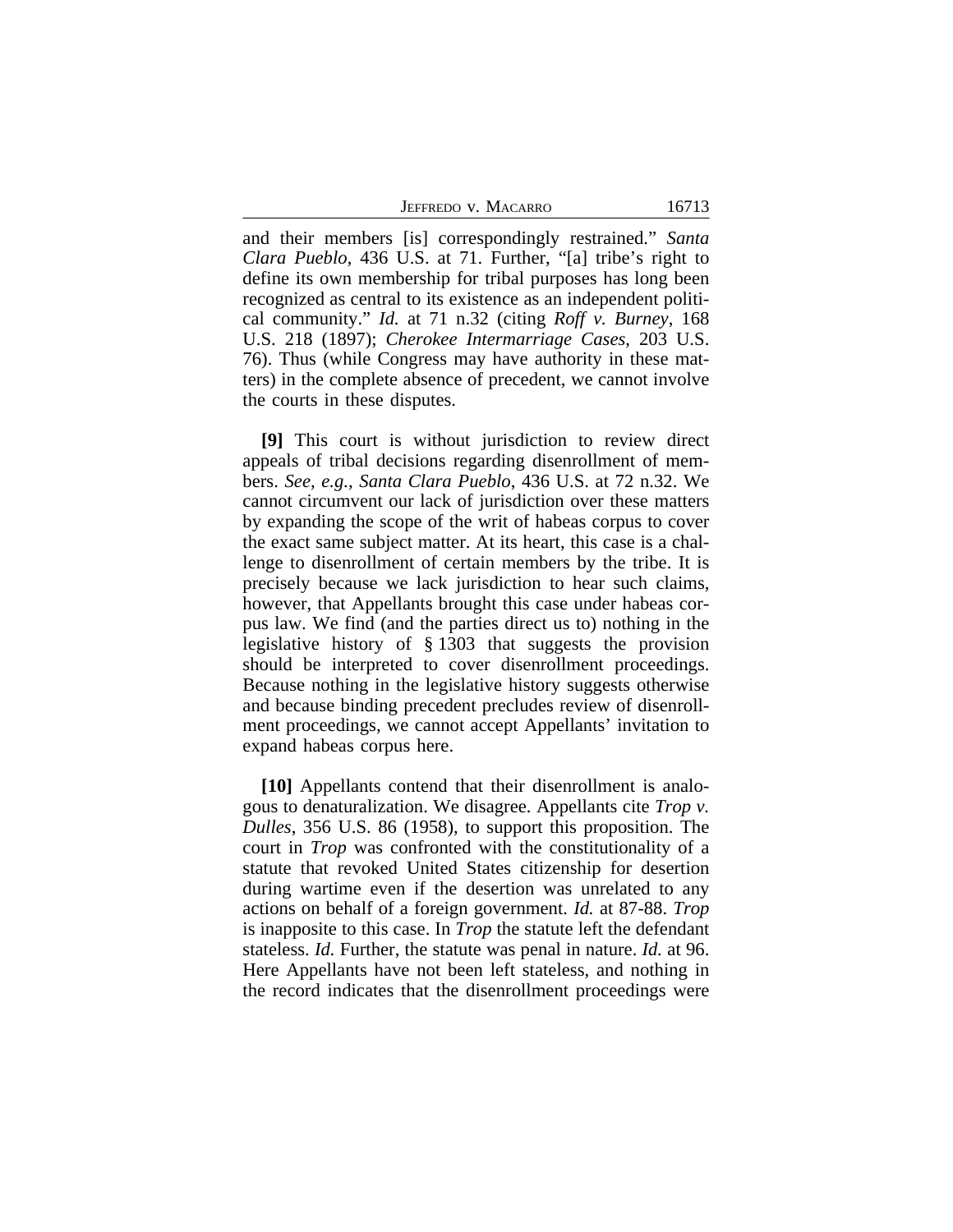undertaken to punish Appellants. Therefore, *Trop* is not controlling.

## *B. Appellants have not exhausted their tribal remedies in order to challenge a claim of banishment from the reservation.*

**[11]** Appellants argue that disenrollment is similar to banishment and that they are therefore detained. However, Appellants have not been banished from the Reservation. The Pechanga Tribe has established uniform Exclusion and Eviction Regulations for excluding both members and nonmembers of the tribe from the Reservation. The Exclusion and Eviction Regulations also establish the procedures for appealing one's exclusion or eviction. Appellants have not been subjected to any exclusion or eviction proceedings. Therefore, they have not exhausted their claims for exclusion from the reservation or denial of access to it as established in the Exclusion and Eviction Regulations. We then lack jurisdiction over any of Appellants' claims for exclusion or eviction.

#### *C. The tribal proceeding was not criminal in nature.*

**[12]** Failure to establish detention alone is sufficient to defeat a habeas claim under the ICRA. However, because some courts also require that ICRA habeas petitions be criminal proceedings, we address that issue here. The parties agree that the disenrollment procedures are civil proceedings. Whether habeas relief under the ICRA can be granted in a non-criminal context is an issue of first impression for this court. Three of our circuit's district courts have previously determined that § 1303 only applies to tribal criminal proceedings. *See Quair v. Sisco* (*Quair II*), 2007 WL 1490571 \*2 (E.D. Cal. May 21, 2007) ("Petitioners seeking relief under § 1303 must establish that . . . the proceeding at issue is criminal and not civil in nature . . . ." (citing *Quair I*, 359 F. Supp. 2d at 963)); *Alire*, 65 F. Supp. 2d at 1127 ("[W]rit of habeas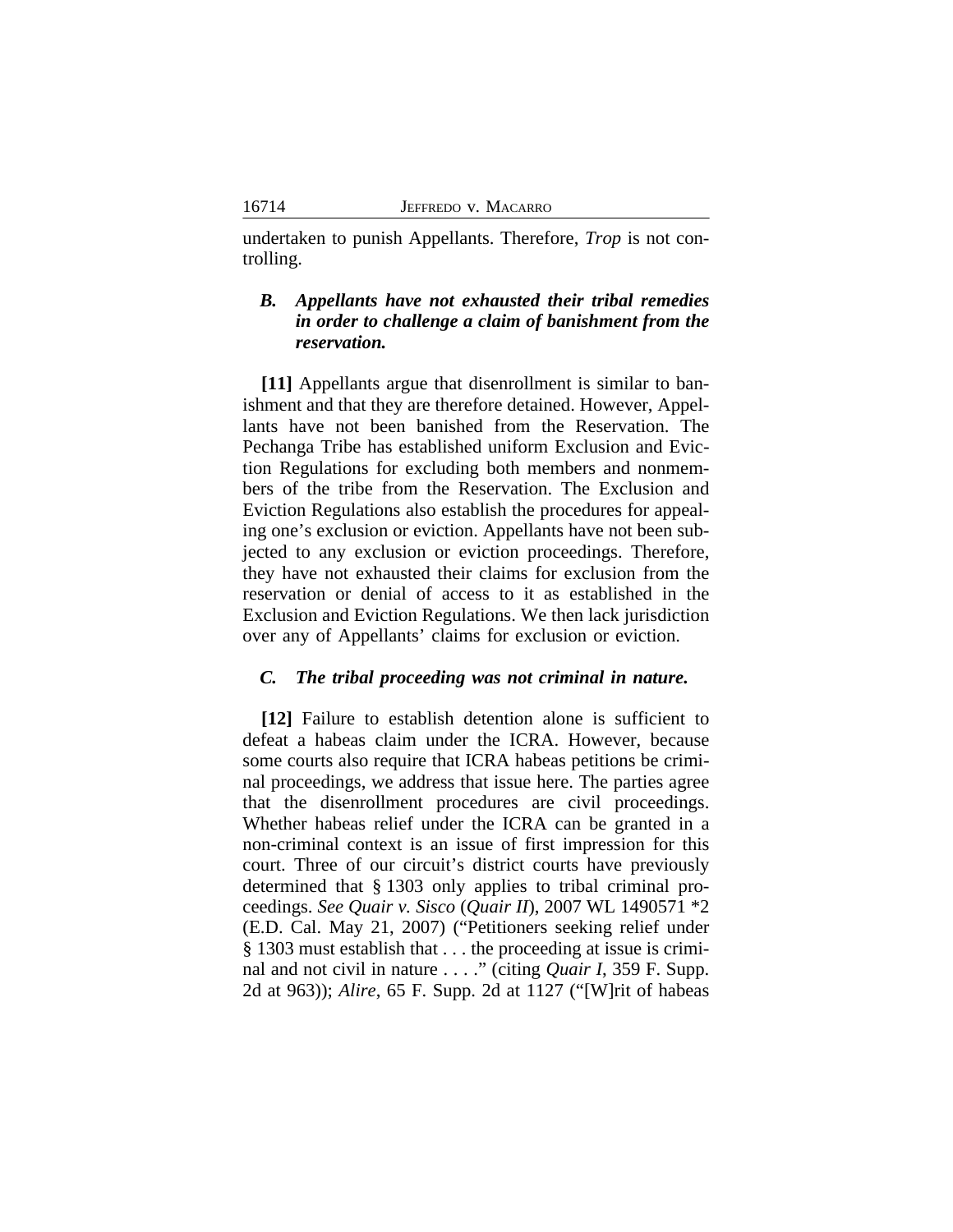| JEFFREDO V. MACARRO |  |
|---------------------|--|
|---------------------|--|

corpus available under section 1303 is limited to unlawful detentions arising out of tribal criminal decisions."). We agree.**<sup>2</sup>**

**[13]** The Supreme Court has found that habeas corpus under the ICRA is "the exclusive means for federal-court review of tribal criminal proceedings." *Santa Clara Pueblo*, 436 U.S. at 67. The Court has also found that "Congress considered and rejected proposals for federal review of alleged violations of the [ICRA] arising in a civil context." *Id.* We also note "[i]n interpreting § 1303, courts should hesitate to so expand the meaning of 'criminal' and 'detention' such that, as a practical matter, all tribal decisions affecting individual members in important areas of their lives become subject to review in federal court. Such a result would be inconsistent with the principle of broad, unreviewable tribal sovereignty in all but criminal cases involving physical detention." *Quair II*, 2007 WL 1490571 at \*2. Lastly, "[g]iven the often vast gulf between tribal traditions and those with which federal courts are more intimately familiar, the judiciary should not rush to create causes of action that would intrude on these delicate matters." *Santa Clara Pueblo*, 436 U.S. at 72 n.32.

Appellants contend that both *Poodry* and *Quair I*, support their position that habeas relief may be granted in a civil tribal proceeding. We disagree. In *Poodry*, the petitioners were convicted of "treason" and sentenced to banishment from the Tonawanda Reservation. *Poodry*, 85 F.3d at 876. The specific

**<sup>2</sup>**The dissent points to *Duncan v. Walker*, 533 U.S. 167 (2001), to support the argument that habeas is available in civil actions as well as criminal. We disagree with this characterization of *Duncan*. *Duncan* was addressing the one year limitation period under the Antiterrorism and Effective Death Penalty Act (AEDPA). Specifically, the Court in *Duncan* was discussing what qualifies as "in custody" under AEDPA for purposes of calculating the time limit. *Id.* at 176. The Court noted that some civil actions (such as commitment to a mental institution and civil contempt, *id*.) "may" satisfy this custody requirement. *Id.* We do not find that this precedent bears on whether ICRA habeas petitions are available in civil proceedings.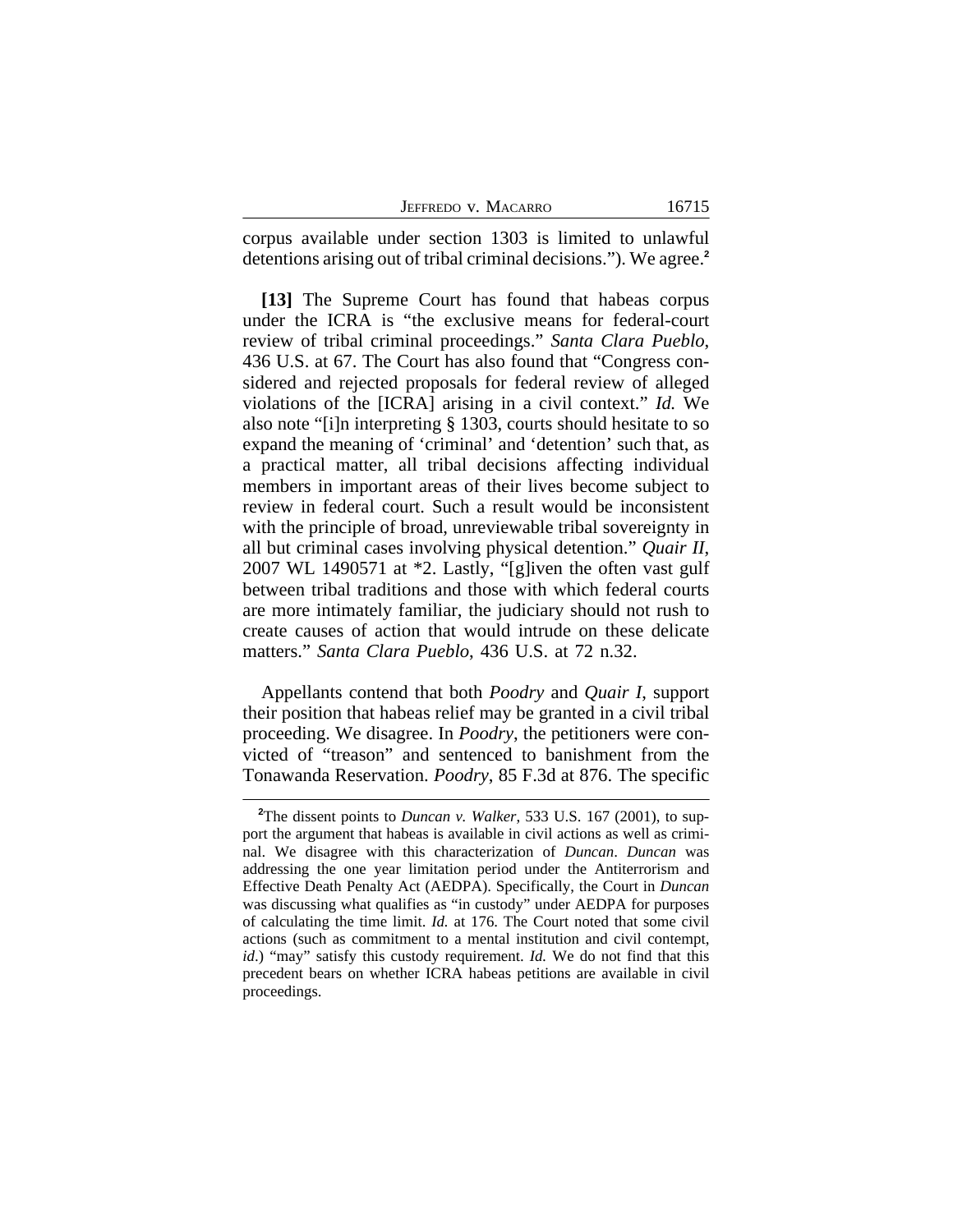|  | JEFFREDO V. MACARRO |
|--|---------------------|
|  |                     |

16716

issue addressed in *Poodry* was whether § 1303 of the ICRA "allows a federal court to review punitive measures imposed by a tribe upon its members, when those measures involve 'banishment' rather than imprisonment." *Id.* at 879. The Second Circuit performed an extensive analysis of whether a habeas petition could be brought in a civil context, but ultimately stated, "[b]ecause we conclude the tribal action in this case indeed arose in a criminal context, we ultimately need not resolve the question of whether habeas review is restricted to cases involving a tribal criminal conviction." *Id.* at 888. Therefore, any citation to *Poodry* for the proposition that habeas relief may be granted from a civil tribal proceeding would be dicta.

The allegations in *Quair I* were also criminal in nature. In fact, the court in *Quair I* found that petitioners seeking relief under § 1303 must establish that the proceeding at issue is criminal and not civil in nature. *Quair I*, 359 F. Supp. 2d at 963. These decisions, therefore, do not support Appellants' position that habeas relief may be granted from a civil tribal proceeding.

**[14]** Because the extension of habeas relief to civil proceedings would circumvent tribal sovereignty and cause undue or precipitous interference with matters such as enrollment, we hold that Appellants in this case are not eligible for relief under the ICRA habeas provision.

## **III. CONCLUSION**

The district court properly dismissed Appellants' action for lack of subject matter jurisdiction. Appellants were not detained, did not exhaust their tribal remedies, and their disenrollment was the result of a civil proceeding. Therefore, they cannot get relief under the habeas corpus provision of the ICRA. Accordingly, we affirm the district court.

#### **AFFIRMED.**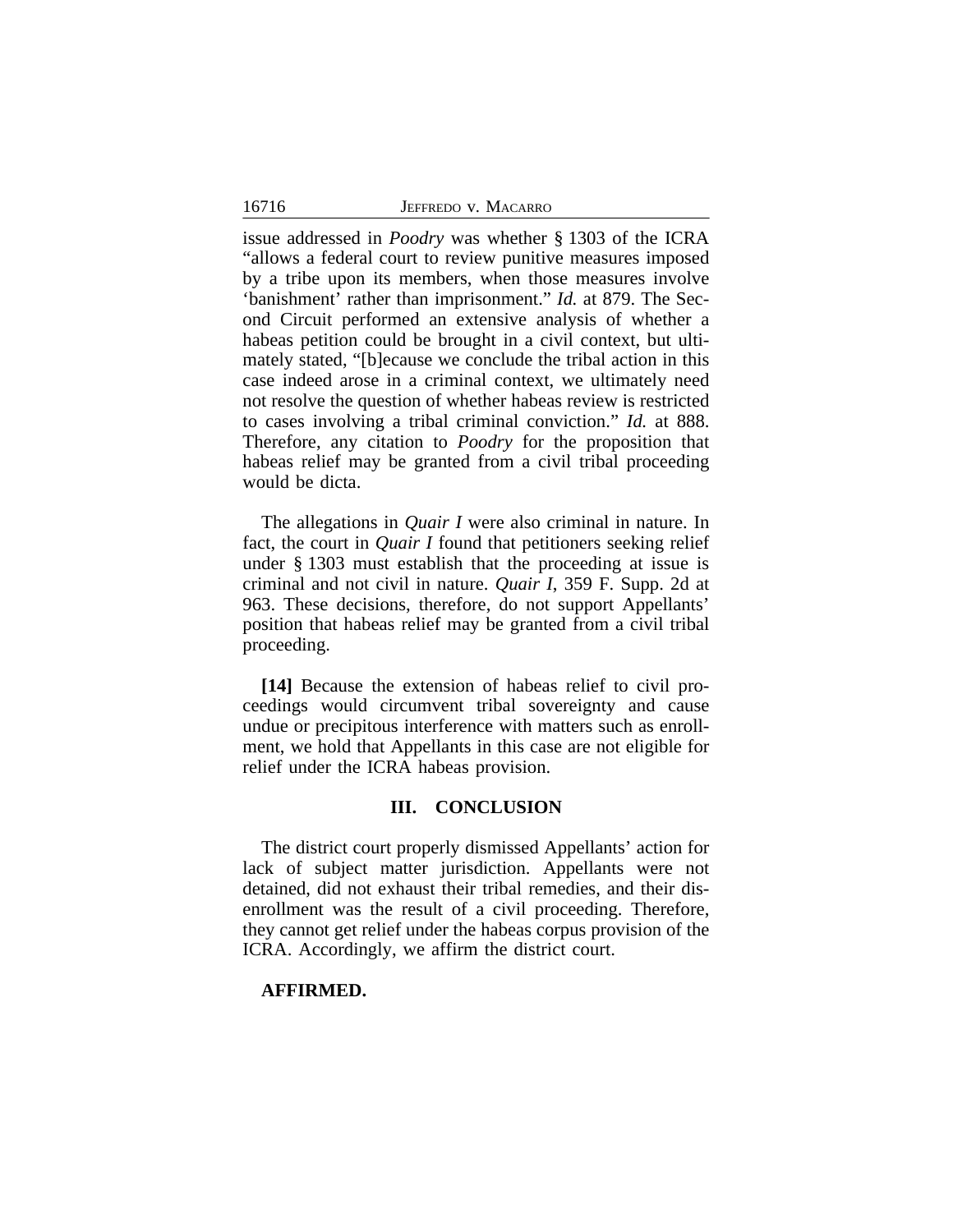Wilken, District Judge, dissenting:

Appellants, enrolled members of the Pechanga Tribe since birth, filed a petition for a writ of habeas corpus under the Indian Civil Rights Act (ICRA) asserting that their Tribal Council violated the due process, equal protection, free speech and cruel and unusual punishment clauses of the Act when it stripped them of membership in the Tribe. The membership criteria that the Tribal Council applied were not established until 1979; the procedures it used to disenroll Tribal members were not established until 1988; and the Tribal Council did not begin disenrolling large numbers of members until recently, when the Tribe's casino profits became a major source of revenue.<sup>1</sup> Appellants allege that they are victims of the Tribal Council's greed associated with these casinos.

The majority concludes that the district court properly dismissed Appellants' petition for lack of subject matter jurisdiction because Appellants (1) were disenrolled as the result of a civil proceeding, (2) were not detained and (3) did not exhaust their Tribal remedies. I respectfully dissent and address each argument in turn.

#### I. Indian Civil Rights Act (ICRA)

Beginning in 1961, through hearings and surveys, Congress commenced an investigation into the conduct of tribal governments due to abuses that some tribal members were enduring at the hands of tribal officials. In 1968, Congress enacted ICRA to protect against such abuses by imposing restrictions upon tribal governments similar to those contained in the Bill of Rights and the Fourteenth Amendment. The enforcement mechanism Congress provided was that of habeas corpus in federal courts. 25 U.S.C. § 1303. A central purpose of ICRA was to " 'secur[e] for the American Indian the broad constitu-

**<sup>1</sup>**At the time of Appellants' disenrollment, every adult Pechangan received a per capita benefit of over \$250,000 per year.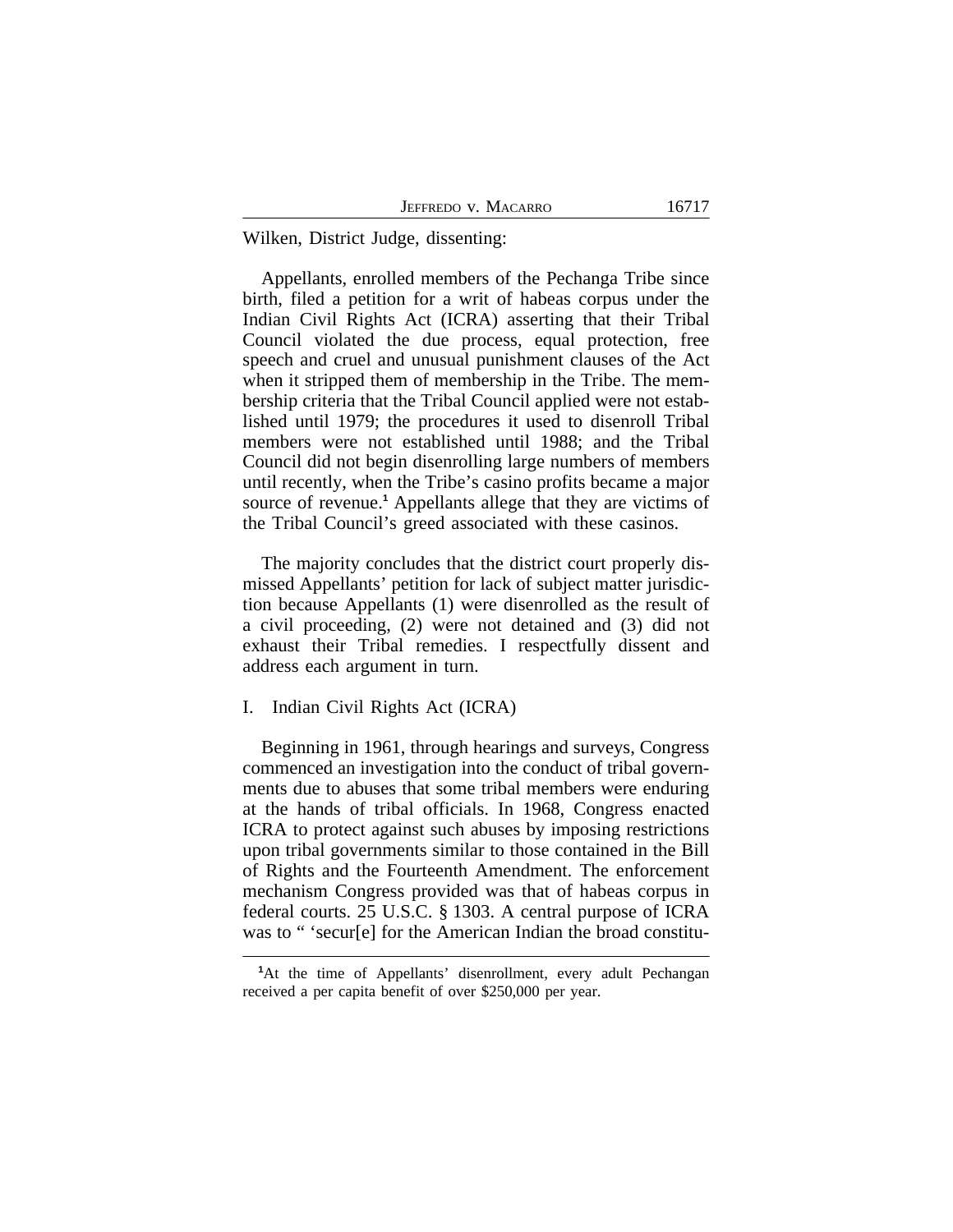tional rights afforded to other Americans,' and thereby to 'protect individual Indians from arbitrary and unjust actions of tribal governments.' " *Santa Clara Pueblo v. Martinez*, 436 U.S. 49, 61 (1978) (quoting S. Rep. No. 841, 90th Cong., 1st Sess., 5-6 (1967)).

#### A. Criminal v. Civil Action

I disagree with the majority's view that ICRA provides a federal court with jurisdiction to review only a tribal criminal proceeding, not a civil proceeding.

The plain language of § 1303 does not limit the court's habeas jurisdiction to criminal proceedings. Section 1303 simply provides, "The privilege of the writ of habeas corpus shall be available to any person, in a court of the United States, to test the legality of his detention by order of an Indian tribe."

In other contexts, the writ of habeas corpus has historically been available to contest detention resulting from civil proceedings. *See, e.g.*, *Rex v. Clarkson*, 1 Strange 444 (K.B. 1720); *Gegiow v. Uhl*, 239 U.S. 3 (1915). The Supreme Court has held more recently that nothing in the language of the provisions for federal habeas relief for a person in custody pursuant to the judgment of a state court "requires that the state court judgment pursuant to which a person is in custody be a criminal conviction." *Duncan v. Walker*, 533 U.S. 167, 176 (2001). As examples, the Court cited cases in which federal courts had applied federal habeas review to petitions brought "to challenge the legality of a state court order of civil commitment or a state court order of civil contempt." *Id.* (citations omitted). No reason appears in the plain language of § 1303 to give it a narrower "reach than [the] cognate statutory provisions governing collateral review of state and federal action[s]." *Poodry v. Tonawanda Band of Seneca Indians*, 85 F.3d 874, 879-80 (2d Cir. 1996), *cert. denied*, 519 U.S. 1041 (1996).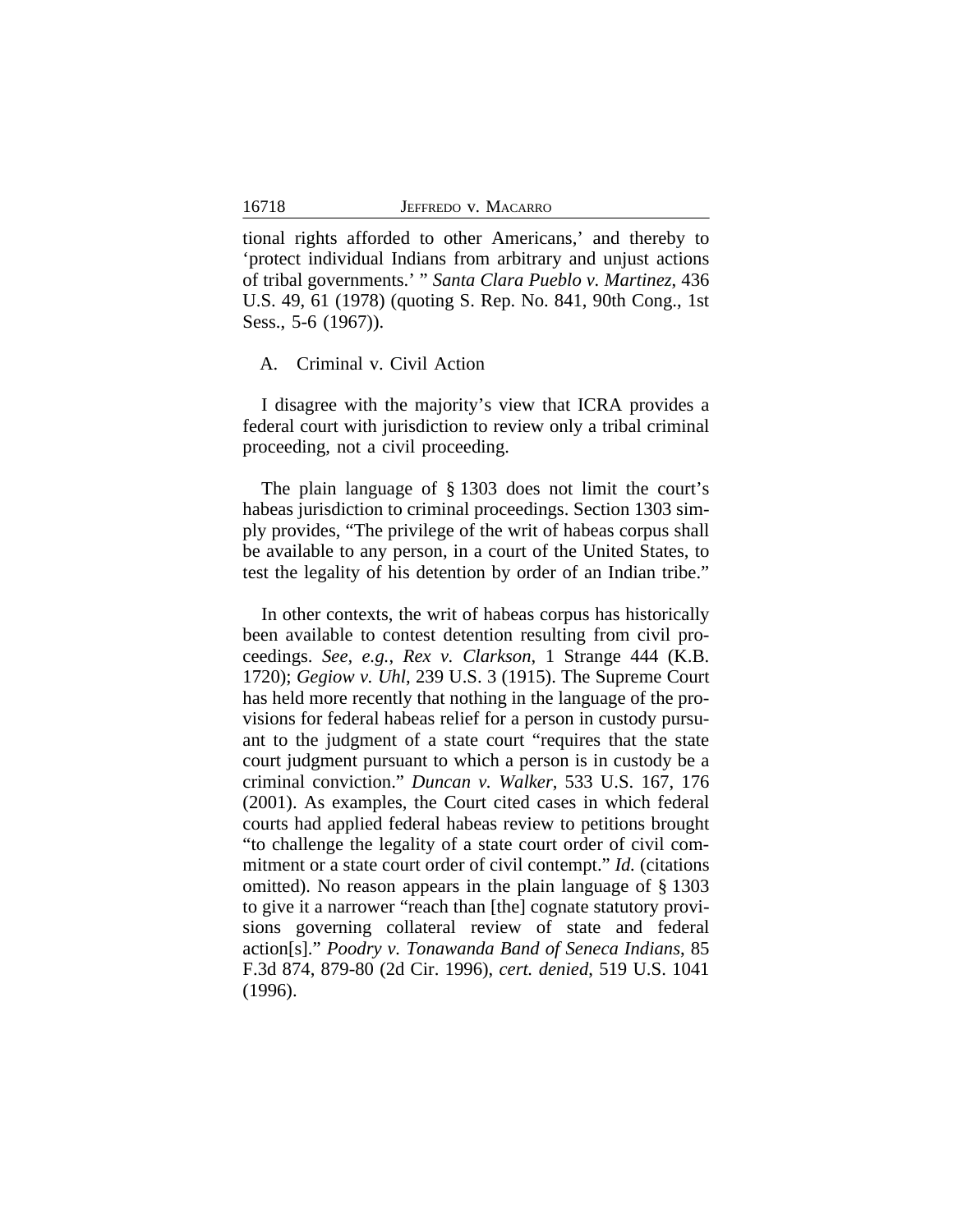| JEFFREDO V. MACARRO | 16719 |
|---------------------|-------|
|---------------------|-------|

The majority relies primarily on *Santa Clara Pueblo* to support its conclusion. In that case, a female member of the Santa Clara Pueblo Indian tribe and her daughter brought suit in federal court against the tribe and its governor seeking declaratory and injunctive relief against enforcement of a tribal ordinance denying membership in the tribe to children of female members who marry outside the tribe, while extending membership to children of male members who marry outside the tribe.

The issue before the Supreme Court in *Santa Clara* was whether ICRA could be "interpreted to impliedly authorize" the "bringing of civil actions for declaratory or injunctive relief to enforce its substantive provisions." *Santa Clara*, 436 U.S. at 51-52. The Court held that it could not.

The Court stated that its holding was "strongly reinforced by the specific legislative history underlying 25 U.S.C. § 1303." *Id.* at 66. As part of its discussion of the legislative history, the Court explained that Congress had considered and rejected two proposals that would have allowed for "federal review of alleged violations of the Act arising in a civil context." *Id.* at 67. One of these proposals would have required the Attorney General to prosecute deprivations of an Indian's statutory or constitutional rights and the other would have authorized the Department of the Interior to adjudicate civil complaints concerning tribal actions. *Id.* at 67-68. While Congress rejected these two particular proposals, the legislative history does not indicate that it rejected any possible review of civil proceedings, and the Court did not so find.

The Court also noted, "In settling on habeas corpus as the exclusive means for federal-court review of tribal criminal proceedings, Congress opted for a less intrusive mechanism than had been initially proposed." *Id.* at 67. (The initial proposal to which the Court referred here would have allowed for de novo review in federal court of all convictions in tribal courts.) From the premise that habeas corpus is the exclusive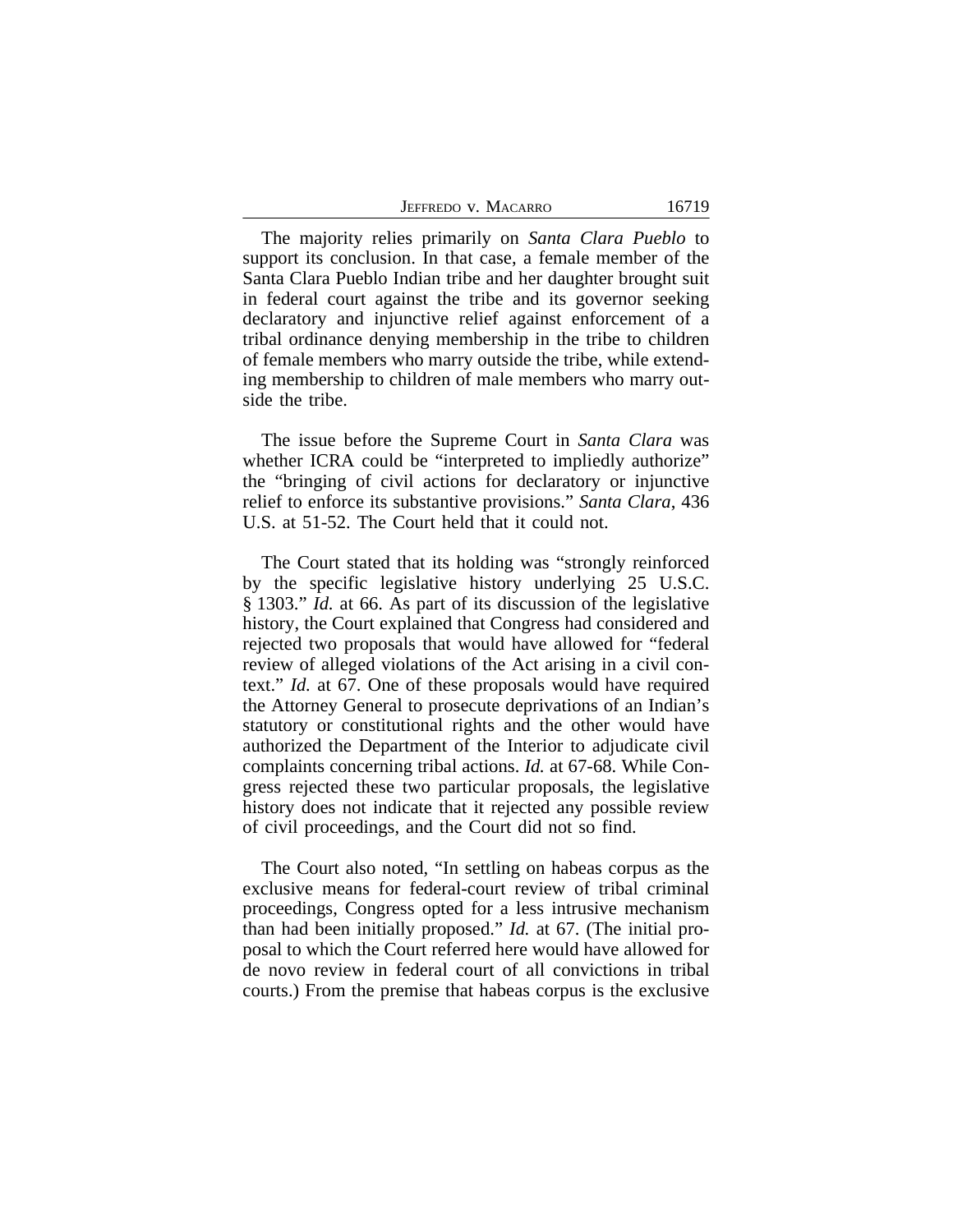means for review of criminal proceedings, it does not follow as a matter of logic or grammar that habeas corpus is a means that can be used to review criminal proceedings exclusively. In other words, the Court's statement does not preclude habeas review of civil proceedings that result in detention. The Court held only that habeas corpus, and not any other federal remedy such as a direct appeal, is provided by ICRA. The Court had no need to, and did not, decide that habeas jurisdiction under ICRA applied only to criminal proceedings. Such is the Second Circuit's interpretation of the case: "*Santa Clara Pueblo* obviously does not speak directly to the scope of Title I's habeas provision, which was a matter not raised in that case." *Poodry*, 85 F.3d at 887. In *Poodry*, the Second Circuit also found that "it is not possible to draw from [ICRA's] legislative history a definitive conclusion as to whether Congress intended that habeas review be restricted to criminal convictions, or whether other circumstances of 'detention' by a tribal court order could trigger habeas review." *Id.* at 888.

The fact that the challenged proceedings in the case before us were civil, not criminal, does not, in my view, bar the district court from hearing the matter under § 1303.

#### B. Detention

"Detention" by order of an Indian tribe is the sole jurisdictional prerequisite for federal habeas review. The requirement in § 1303 that an individual be "detained" is akin to the "in custody" and "detention" requirement in other habeas statutes. *Poodry*, 85 F.3d at 891 ("Congress appears to use the terms 'detention' and 'custody' interchangeably in the habeas context."). The habeas statutes analogous to § 1303 refer to "detention" as well as "in custody" throughout. *See* 28 U.S.C. §§ 2242, 2243, 2245, 2249, 2253 and 2255. "There is no reason to conclude that the requirement of 'detention' set forth in the Indian Civil Rights Act § 1303 is any more lenient than the requirement of 'custody' set forth in the other federal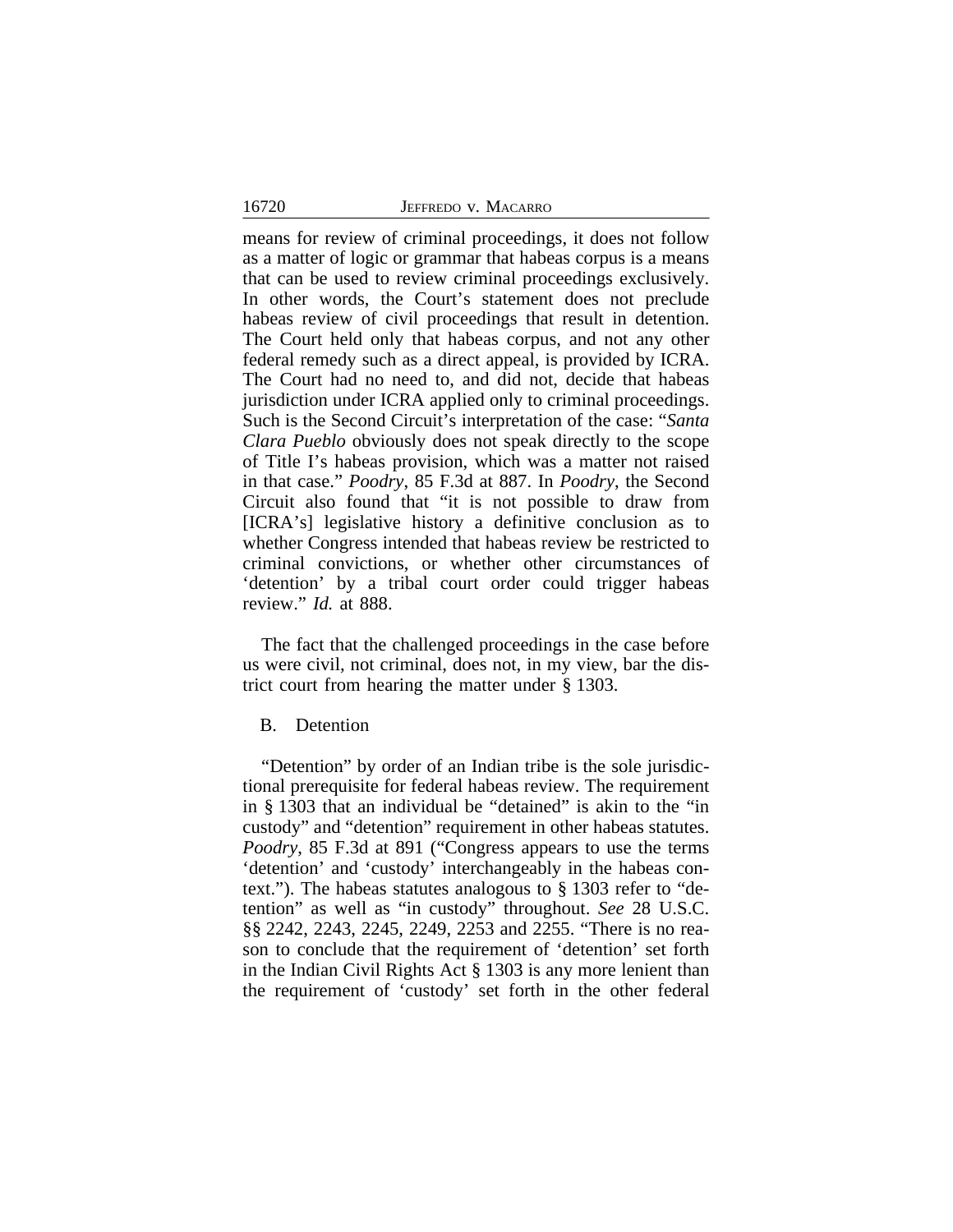|  | JEFFREDO V. MACARRO |
|--|---------------------|
|  |                     |

habeas statutes." *Moore v. Nelson*, 270 F.3d 789, 791 (9th Cir. 2001). Nor is there any reason to conclude that the requirement of "detention" in § 1303 is any more strict than the requirement of "custody" or "detention" in the other federal habeas statutes.

The custody or detention requirement may be met if the habeas petitioner is not physically confined. *Jones v. Cunningham*, 371 U.S. 236, 239-40 (1963); *see Dow v. Court of the First Circuit Through Huddy*, 995 F.2d 922, 923 (9th Cir. 1993) (per curiam) (holding that a requirement to attend fourteen hours of alcohol rehabilitation constituted custody; requiring petitioner's physical presence at a particular place "significantly restrain[ed] [his] liberty to do those things which free persons in the United States are entitled to do"), *cert. denied*, 510 U.S. 1110 (1994).

This requirement is designed to limit the availability of habeas review "to cases of special urgency, leaving more conventional remedies for cases in which the restraints on liberty are neither severe nor immediate." *Hensley v. Mun. Court*, 411 U.S. 345, 351 (1973). Therefore, the inquiry into whether a petitioner has satisfied the jurisdictional prerequisites for habeas review requires a court to judge the "severity" of an actual or potential restraint on liberty.

The combination of the current and potential restrictions placed upon Appellants and the loss of their life-long Pechanga citizenship constitutes a severe restraint on their liberty. The majority analyzes each of these grounds separately, instead of collectively, and determines that none amounts to a detention. I respectfully disagree with this approach.

When Tribal members are disenrolled, they become "nonmembers" of the Tribe and lose all rights associated with being a Pechanga citizen. One of those rights is access to the Pechanga Reservation. The Pechanga Non-Member Reservation Access and Rental Ordinance (Reservation Access Ordi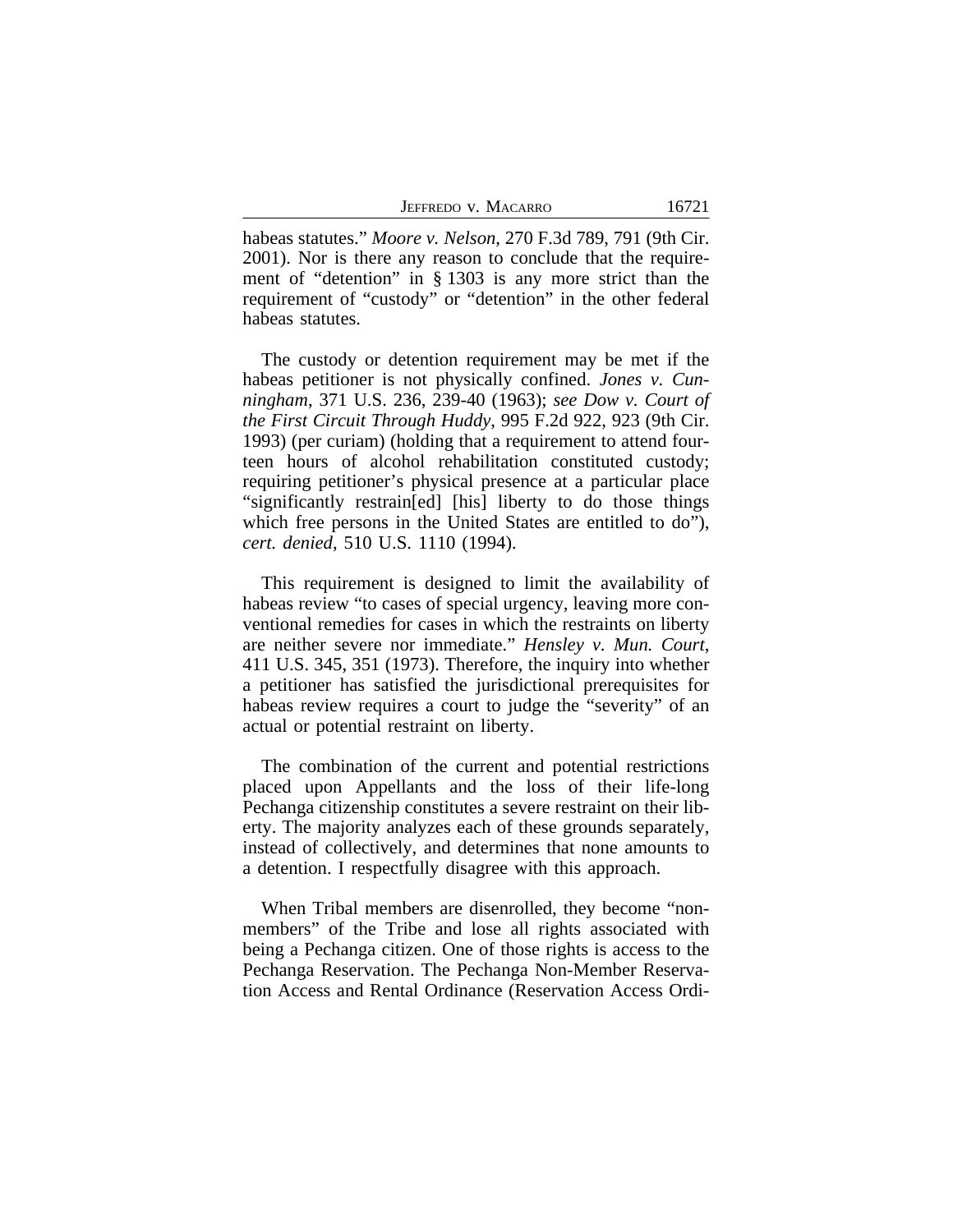nance) states, "The custom, tradition and practice of the Pechanga Band has always been, and remains, that the Pechanga Reservation is closed to non-members. Access to and residency within the Pechanga Reservation is a privilege which may be granted or denied to an individual upon proper authority of the Pechanga Band."

Elsewhere, the Reservation Access Ordinance provides, "Use by non-members of roads within the Pechanga Reservation is . . . by permission of the Tribal Council and is subject to revocation at any time and for any reason." The Ordinance establishes that a non-member may enter the Pechanga Reservation only upon invitation by the Tribal Council or by an enrolled member of the Pechanga Band. Otherwise, access to the Pechanga Reservation by non-members is prohibited.

Since being disenrolled, Appellants have been excluded from the school, the health clinic and the senior citizens' facilities on the Reservation. Some of the Appellants live on the Reservation. Although they may enter the Reservation and travel to their homes, any Tribal Ranger can take away that liberty at any moment.

Pechanga Tribal Rangers have the authority and discretion summarily to exclude non-members from the Pechanga Reservation for up to seven days for any of the following reasons:

- (1) suspicion that a non-member has committed a violation of any applicable tribal, state or federal law within the Pechanga Reservation;
- (2) suspicion that a non-member is a danger to himself, herself or others;
- (3) a finding by a Tribal Ranger that a non-member is a public nuisance; or
- (4) any behavior which is suspicious or not consistent with a legitimate visit either to a tribal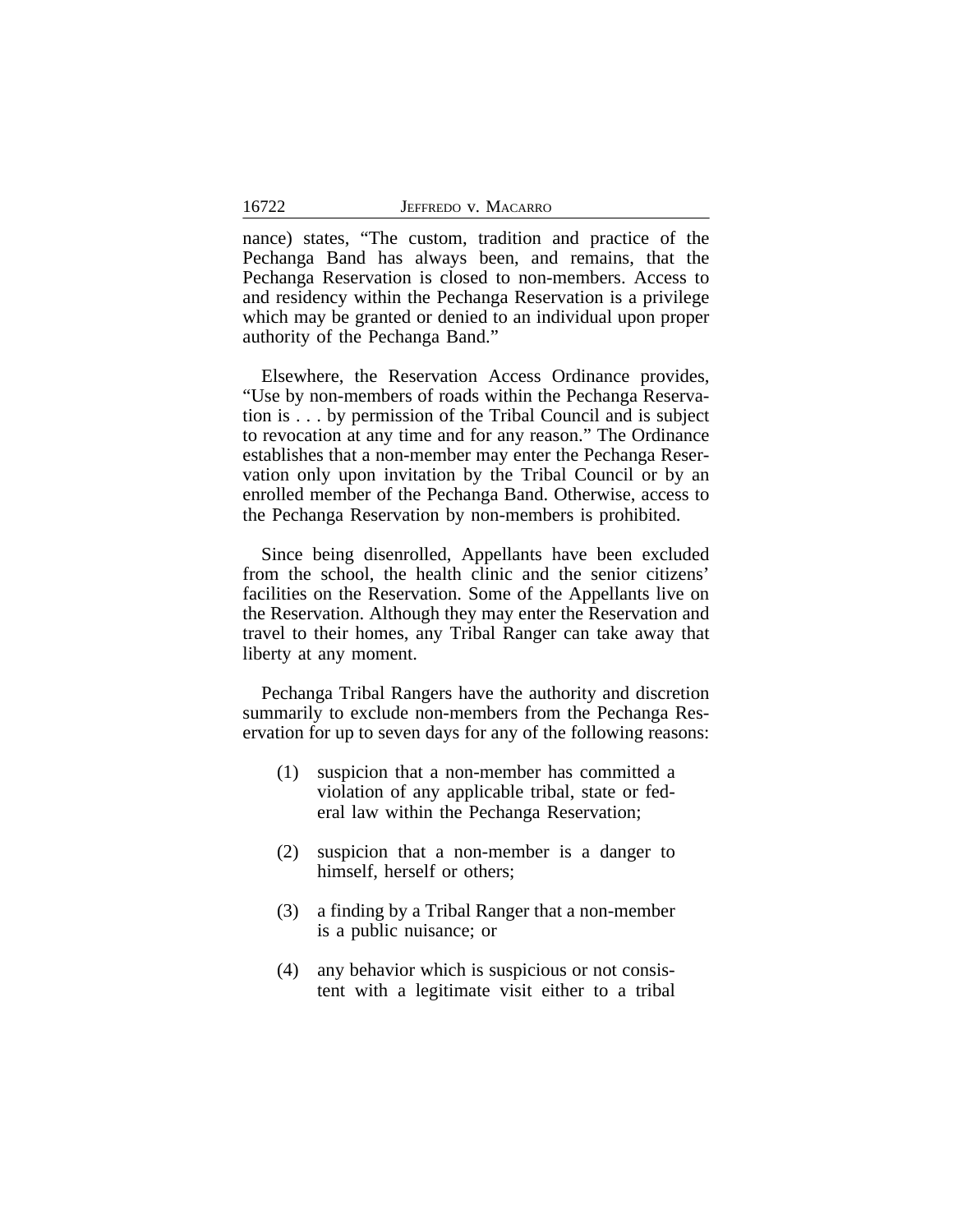enterprise for business or patronage purposes, or to the home of a resident of the Pechanga Indian Reservation by invitation and in compliance with the Non-Member Reservation Access and Rental Ordinance.

Thus, a parent could, without warning, be barred from going home for a week by a Tribal Ranger who observes "any behavior that is suspicious." That Appellants have not been removed thus far does not render them free or unrestrained. Appellants may currently be able to "come and go" as they please, *cf. Hensley*, 411 U.S. at 351, but their current status as non-members living on the Pechanga Reservation means that at any point they may be compelled to "go," and be no longer welcome to "come." That is a severe restraint to which the members of the Pechanga Band are not generally subject. *See id.*

The majority analogizes the severe restraint Appellants confront with that in a case involving a twenty-five dollar fine. *Edmunds v. Won Bae Chang*, 509 F.2d 39, 41 (9th Cir. 1975). In that case, the court held that Edmunds was not subjected to a severe restraint because there was "no provision in the sentence for his confinement in the case of non-payment." *Id.* The court generally observed that "a threat of incarceration is implicit in any court-imposed fine, for jail is one of the sanctions by which courts enforce their judgments and orders." However, in the circumstances of *Edmunds*, "confinement [was] no more than a speculative possibility — 'the unfolding of events may render the entire controversy academic.' " *Id.* (quoting *Hensley*, 411 U.S. at 352). Analogizing the current and potential penalties involved in this case with a twenty-five dollar fine and the speculative possibility that failure to pay the fine may result in judicial proceedings leading to confinement trivializes the severity of Appellants' situation.

Furthermore, Appellants have been stripped of their lifelong Pechanga citizenship, which by itself constitutes a severe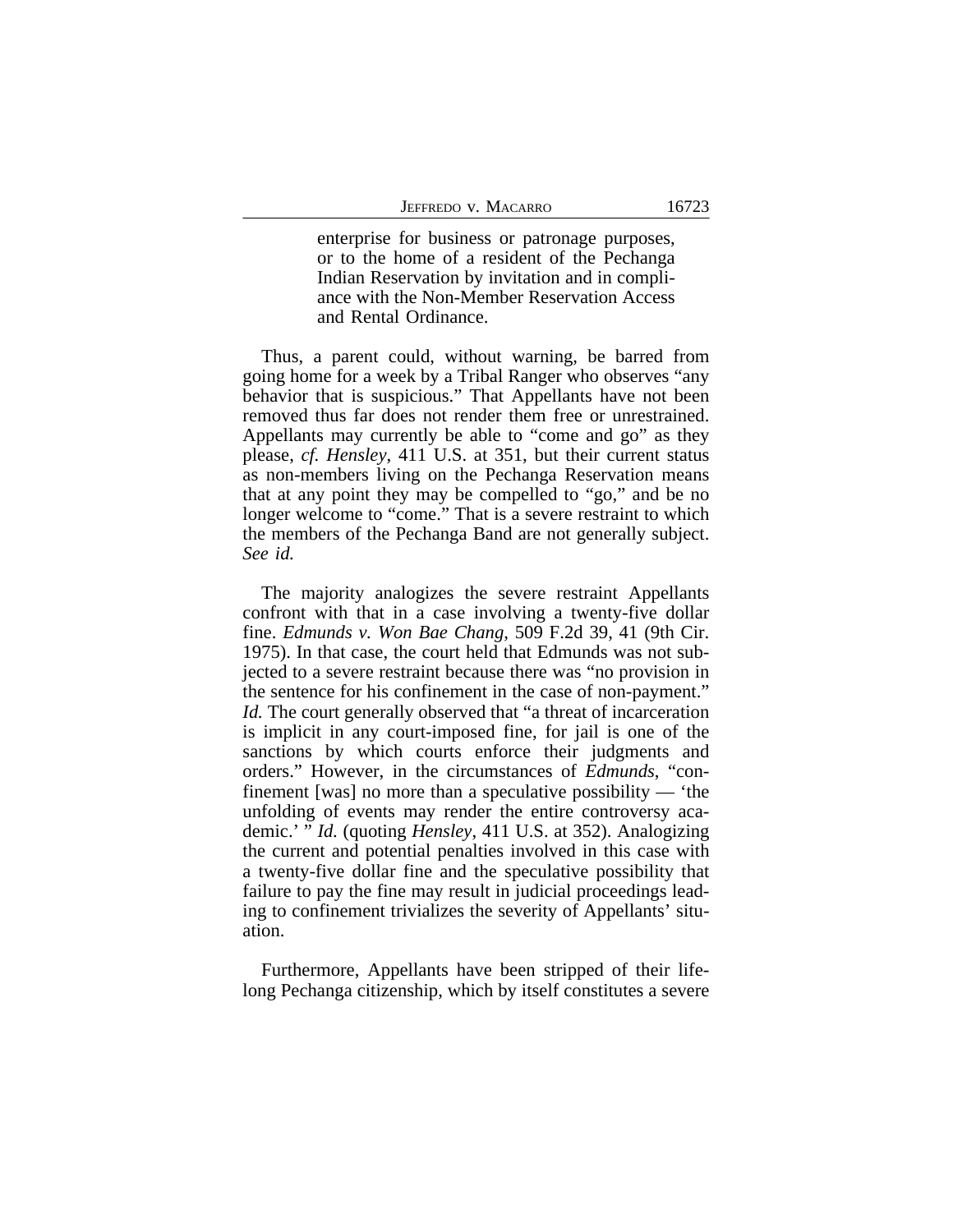deprivation. A deprivation of citizenship is "an extraordinarily severe penalty" with consequences that "may be more grave than consequences that flow from conviction for crimes." *Klapprott v. United States*, 335 U.S. 601, 611-12 (1949). The Supreme Court has found the penalty of denationalization of a natural-born citizen, sought to be imposed after conviction for military desertion, to be unconstitutional. *See Trop v. Dulles*, 356 U.S. 86, 104 (1958).

It is a form of punishment more primitive than torture, for it destroys for the individual the political existence that was centuries in the development.

. . . .

This punishment is offensive to cardinal principles for which the Constitution stands. It subjects the individual to a fate of ever-increasing fear and distress. He knows not what discriminations may be established against him, what proscriptions may be directed against him, and when and for what cause his existence in his native land may be terminated. He may be subject to banishment, a fate universally decried by civilized people. . . . It is no answer to suggest that all the disastrous consequences of this fate may not be brought to bear on a stateless person. The threat makes the punishment obnoxious.

*Id.* at 101-102. A "deprivation of citizenship does more than merely restrict one's freedom to go or remain where others have the right to be: it often works a destruction of one's social, cultural, and political existence." *Poodry*, 85 F.3d at 897. Although with disenrollment Appellants retain their United States citizenship and will not be physically stateless, they have been stripped of their life-long citizenship and identity as Pechagans. This is more than just a loss of a label, it is a loss of a political, ethnic, racial and social association. William C. Canby, Jr., *American Indian Law in a Nut Shell*